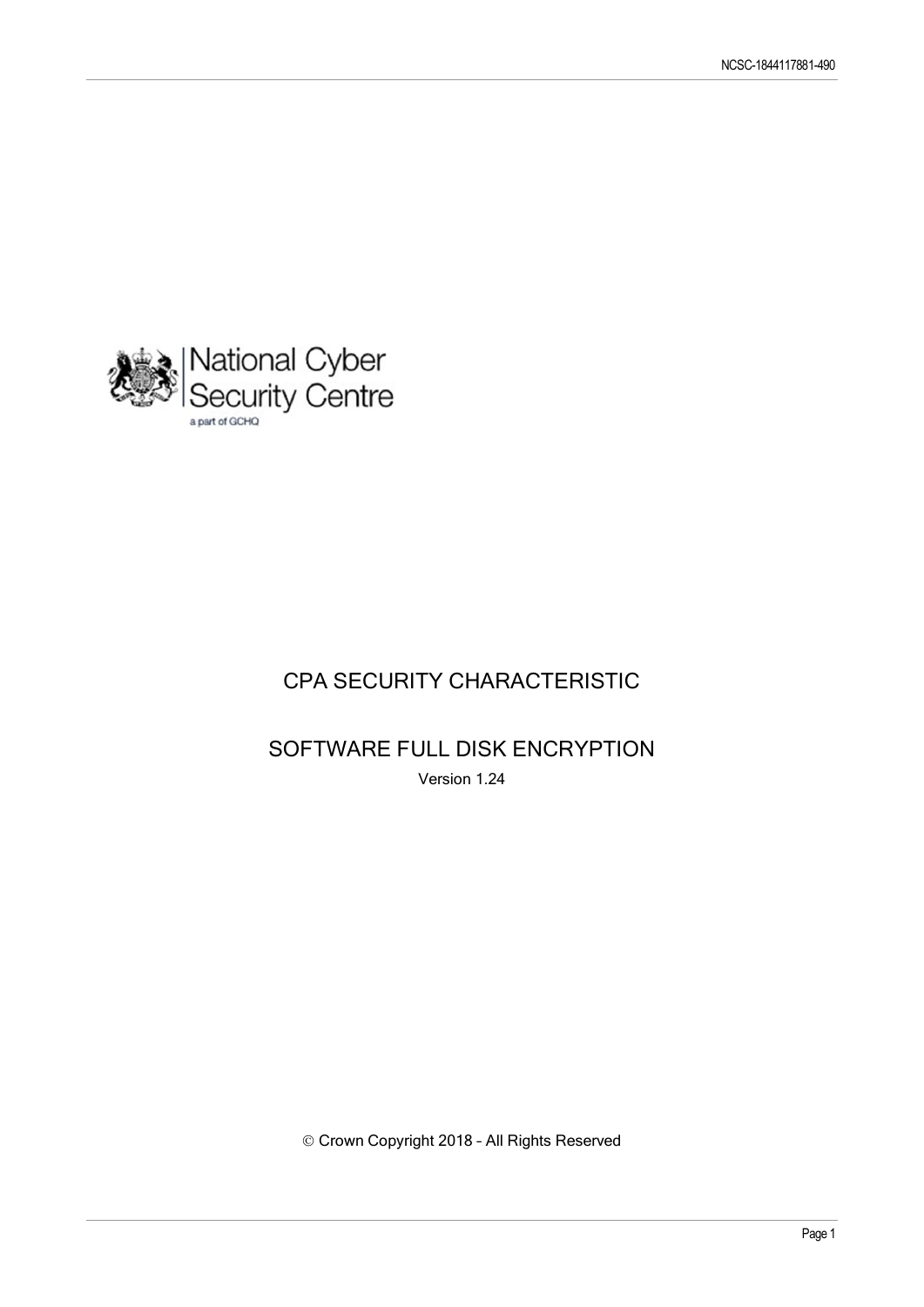## About this document

This document describes the features, testing and deployment requirements necessary to meet CPA certification for Software Full Disk Encryption security products. It is intended for vendors, system architects, developers, evaluation and technical staff operating within the security arena.

- [Section 1](#page-3-0) is suitable for all readers. It outlines the purpose of the security product and defines the scope of the Security Characteristic.
- [Section 2](#page-6-0) and [Section 3](#page-7-0) describe the specific mitigations required to prevent or hinder attacks for this product. Some technical knowledge is assumed.
- For more information about CPA certification, refer to The Process for Performing CPA Foundation Grade Evaluations<sup>1</sup>.

## Document history

The CPA Authority may review, amend, update, replace or issue new Scheme Documents as may be required from time to time. Soft copy location: File ID: NCSC-1844117881-490

| <b>Version</b> | Date         | Description                                                                   |  |
|----------------|--------------|-------------------------------------------------------------------------------|--|
| 1.00           | April 2011   | First release of SFDE SC                                                      |  |
| 1.22           | August 2012  | Added support for a wider range of operating systems                          |  |
| 1.23           | March 2013   | Added TPM support and Common Criteria Protection Profile<br>Mappings appendix |  |
| 1.24           | October 2018 | Amended to reflect formation of NCSC                                          |  |

This document is derived from the following SC Maps.

| <b>SC Map</b>                 | Map version |
|-------------------------------|-------------|
| Software Full Disk Encryption | 1.23        |
| Common Libraries              | 1.9         |
| <b>Crypt Libraries</b>        | 1.5         |
| Hardware Libraries            | 1.4         |
| Passphrase Libraries          | 2.1         |

## Contact NCSC

<u>.</u>

This document is authorised by: Deputy Technical Director (Assurance), NCSC. For queries about this document please contact:

CPA Administration Team NCSC, Hubble Road Cheltenham Gloucestershire GL51 0EX, UK

Email: [cpa@ncsc.gov.uk](mailto:cpa@ncsc.gov.uk) Tel: +44 (0)1242 221 491

<sup>1</sup> [www.ncsc.gov.uk/servicecatalogue/CPA](http://www.ncsc.gov.uk/servicecatalogue/CPA)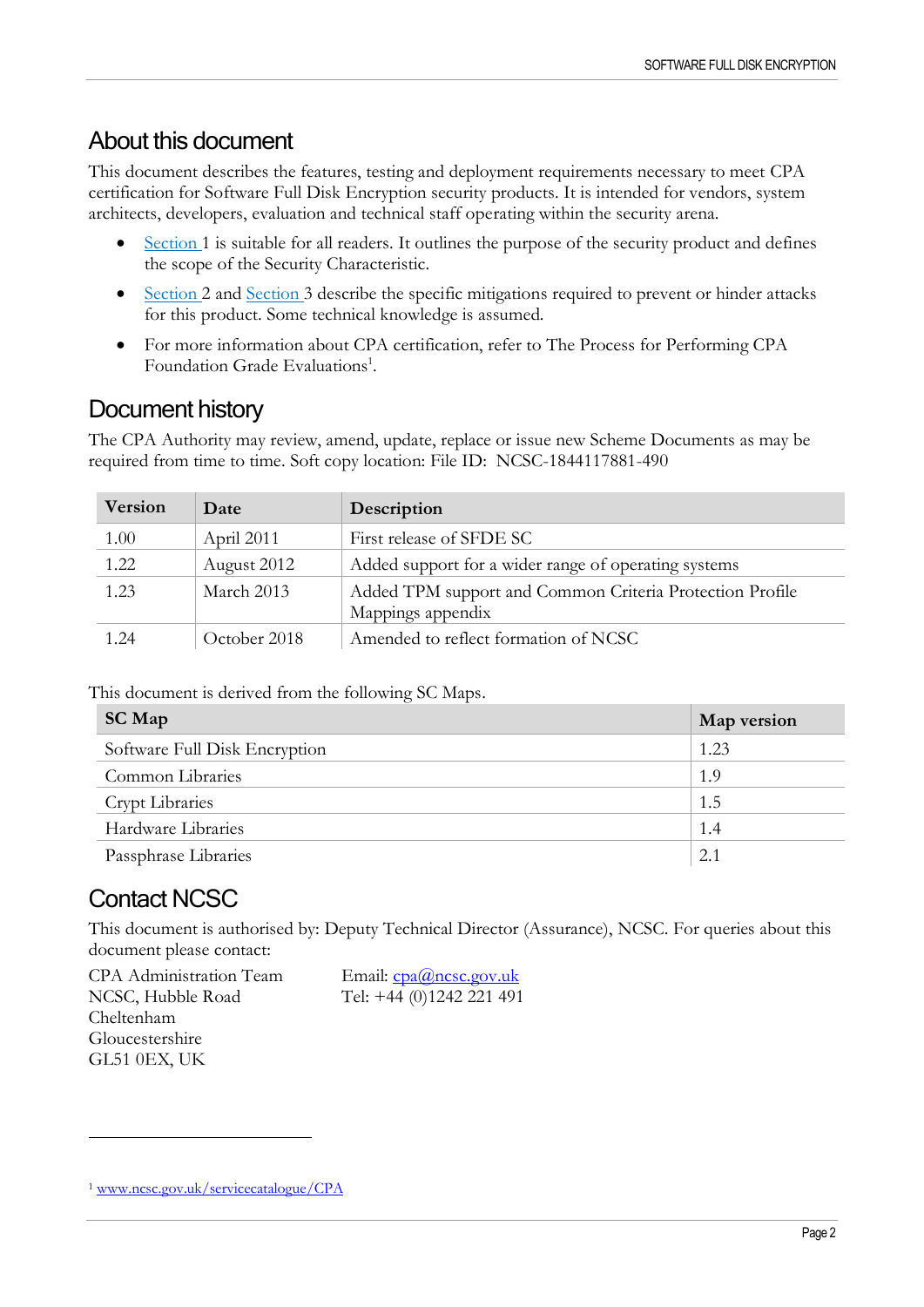## Contents

|--|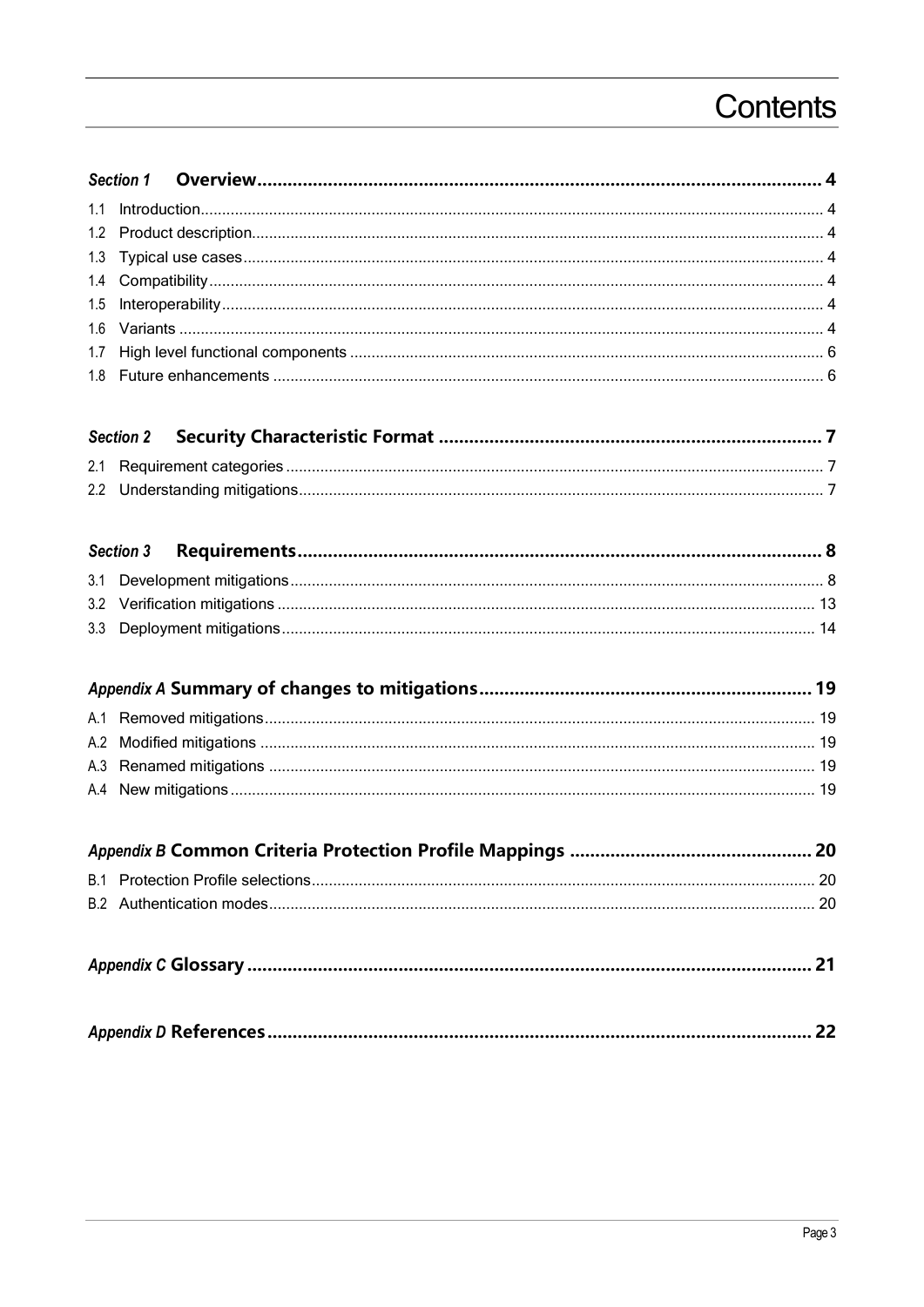## <span id="page-3-1"></span><span id="page-3-0"></span>1.1 Introduction

This document is a CPA Security Characteristic. It describes requirements for assured Software Full Disk Encryption products for evaluation and certification under NCSC's Commercial Product Assurance (CPA) scheme.

## <span id="page-3-2"></span>1.2 Product description

The primary purpose of a software disk encryption product is to protect the confidentiality of data at rest. Products can also provide some integrity protection of the protected data. This Security Characteristic does not define requirements for removable media encryption. Although some software disk encryption products also support removable media encryption, this is out of scope for this document.

## <span id="page-3-3"></span>1.3 Typical use cases

The expected use case is to protect a mobile device (laptop or netbook) in case of accidental loss or theft. Provided that the user has followed the guidelines in the product's security procedures, the disk encryption software will prevent an attacker from accessing the data when given access to a poweredoff device.

Although this Security Characteristic is primarily targeted towards a single user (plus administrator) per protected device, products which implement multiple users can still be evaluated under it.

## <span id="page-3-4"></span>1.4 Compatibility

This Security Characteristic is currently only applicable to software disk encryption products that operate on PCs with UEFI or BIOS boot environments (Note: general security considerations for UEFI BIOS can be found in [\[f\]\)](#page-21-1).

No other requirement is placed on the hardware (device and disk), provided that it meets the technical requirements for the product. For example, some products may have specific CPU or memory requirements in order to function correctly – this document places no minimum requirements on such aspects.

No specific requirements are placed on the operating system that hosts a software disk encryption product conforming to this Security Characteristic other than to allow the product to operate correctly whilst meeting the requirements in **Section 3**. This said, there is a general expectation that the product will be compatible with the latest version of a given operating system.

## <span id="page-3-5"></span>1.5 Interoperability

Some, but not all, software disk encryption products may be capable of operation with an enterprise management solution. Where a vendor wishes to have this capability assessed, the Enterprise Management of Data at Rest Encryption Security Characteristic [\(\[g\]\)](#page-21-2) will be applicable.

## <span id="page-3-6"></span>1.6 Variants

This Security Characteristic has three variants, regarding the implementation of KEK (Key Encryption Key) protection. These variants are:

Simple Token - This type of token is simply a storage device, it is not required to offer any protection against unauthorised access to the key data it contains, its contents are cryptographically combined with a user password to permit access to encrypted data.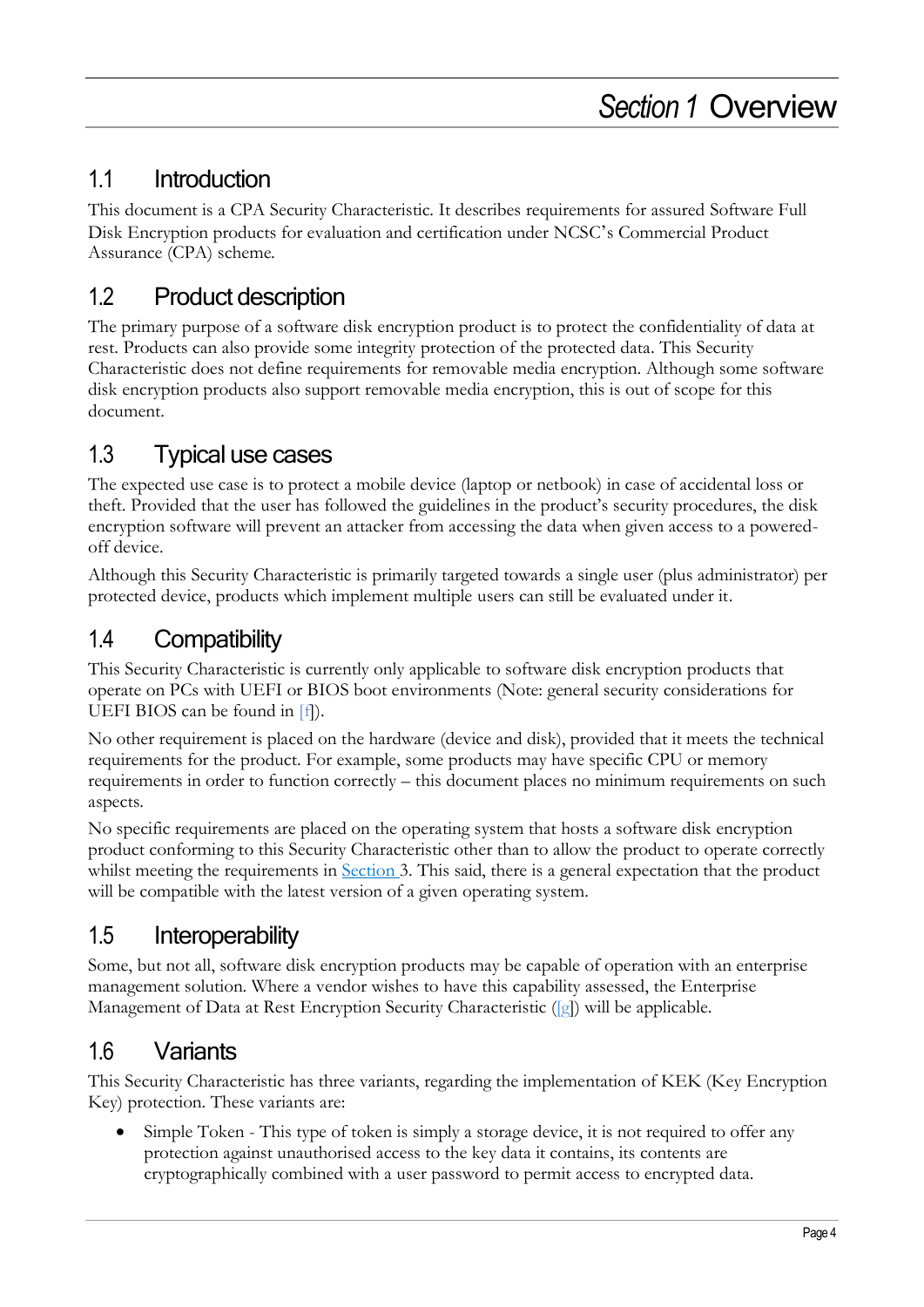- Smart Token This type of token offers some protection against unauthorised access to the key data it contains. The token simply provides the DEK to the product upon successful authentication. See below for more information on assurance requirements for the Smart Token.
- TPM Use of a Trusted Platform Module (TPM) v1.2 which forms part of the host platform. The TPM must be assured to (at least) the same level as the disk encryption product, to ensure it provides protection against unauthorised access to the key data which it contains. Access to data stored on the TPM is based on 'authentication data' which is cryptographically derived from the user passphrase.

There is no tokenless variant (i.e. password only) that meets this Security Characteristic.

Tokens must not be stored with the device and, as such, should not be lost with it. However, it is assumed that a percentage of devices and tokens will be lost together in practice.

## 1.6.1 Smart Token assurance

If the product employs the Smart Token variant, then the Smart Token must be a smartcard in which the integrated circuit has been certified as compliant with the Common Criteria Protection Profile "Security IC Platform Protection Profile" (BSI-PP-0035) to EAL4+ (ALC\_DVS.2, AVA\_VAN.5) or higher [c]. The Operating System on the Smart Token must also have been certified (as a composite TOE) to EAL4+ (ALC\_DVS.2, AVA\_VAN.5) or higher in the areas of functionality required to prevent unauthorised access to the DEK, KEK and passphrase, and regarding the prevention of unauthorised application load.

It is recommended that the Smart Token should only be used for the protection of disk encryption keys for the evaluated product. If such a Smart Token is also intended to be used for network authentication, it is important that it is never connected to a less-secure or less-protected system.

## 1.6.2 TPM assurance

If the product employs the TPM variant, then the TPM must be a TCG-compliant v1.2 TPM, assured to foundation grade as appropriate. If the product employs a TPM as an additional factor (i.e. it is a simple or Smart Token variant, but is using the TPM in addition to these) then it is not necessary to deploy an assured TPM.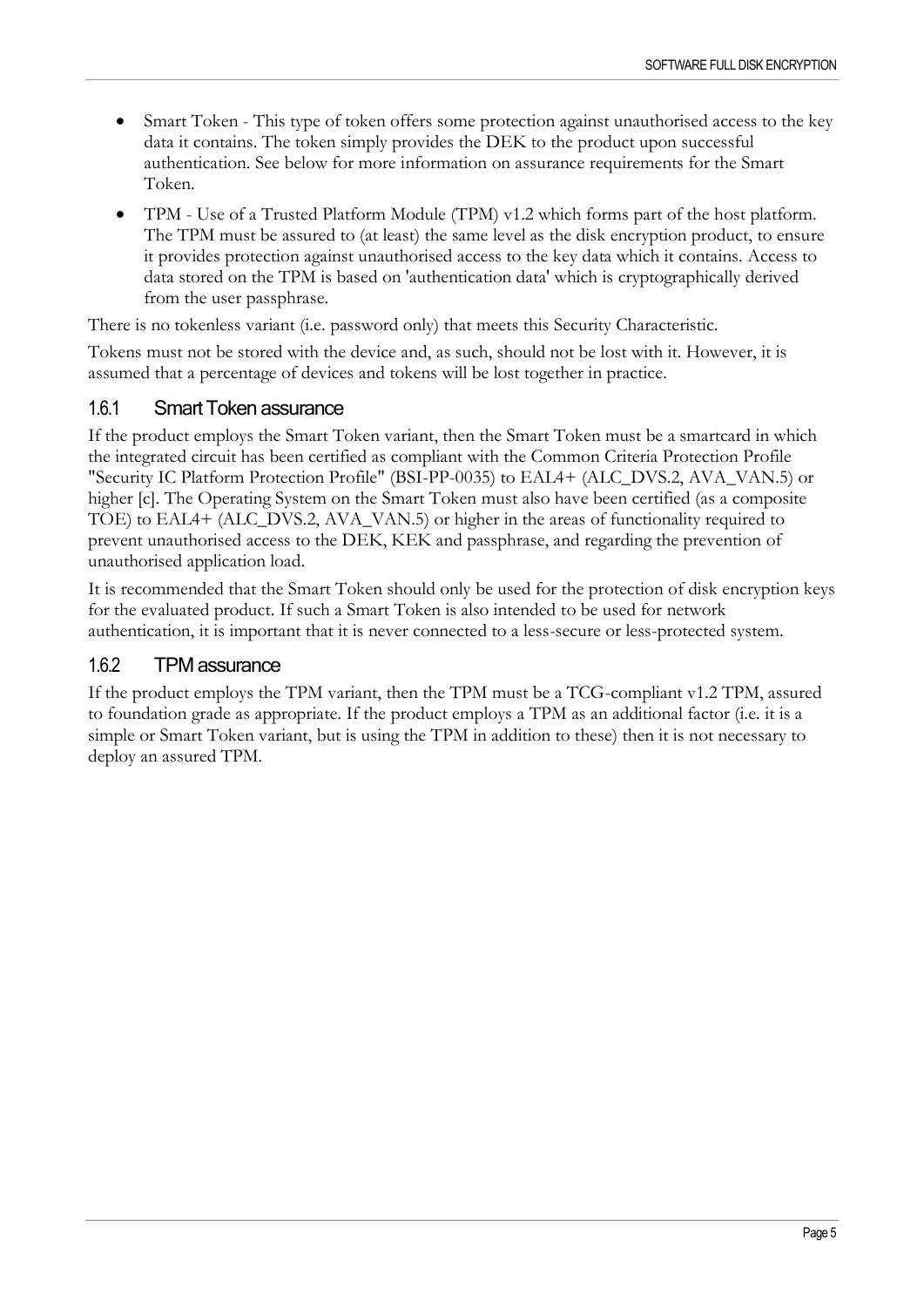## <span id="page-5-0"></span>1.7 High level functional components

The following diagram illustrates the various high level functional components within this product. All components relate to specific mitigations listed in [Section 3.](#page-7-0) These are used to structure the Security Characteristic, and to give context to each mitigation.



*Figure 1: Functional components of a Software Full Disk Encryption product*

<span id="page-5-2"></span>The functional components in [Figure 1](#page-5-2) are described as follows.

- **Bulk Encryption**. Handles the encryption and decryption of the data stored on the computer. All data must pass through this component before being written to disk. Cryptographic operations are performed in a pre-boot environment and by a kernel mode component once the operating system is running which encrypts/decrypts data to/from the device.
- **Authentication**. Handles user log in to the disk encryption product. Cryptographically hashes the passphrase and interfaces with the token to verify credentials and unlock the disk encryption key.
- **PRNG**. Handles random generation of the disk encryption key and the passphrases that protect it.
- <span id="page-5-1"></span>• **Management**. Covers all aspects of the system which control the behaviour/configuration of the product.

## 1.8 Future enhancements

- NCSC welcomes feedback and suggestions on possible enhancements to this Security Characteristic.
- NCSC intend to incorporate the use of CPA-approved Smart Tokens once a Security Characteristic has been developed for them.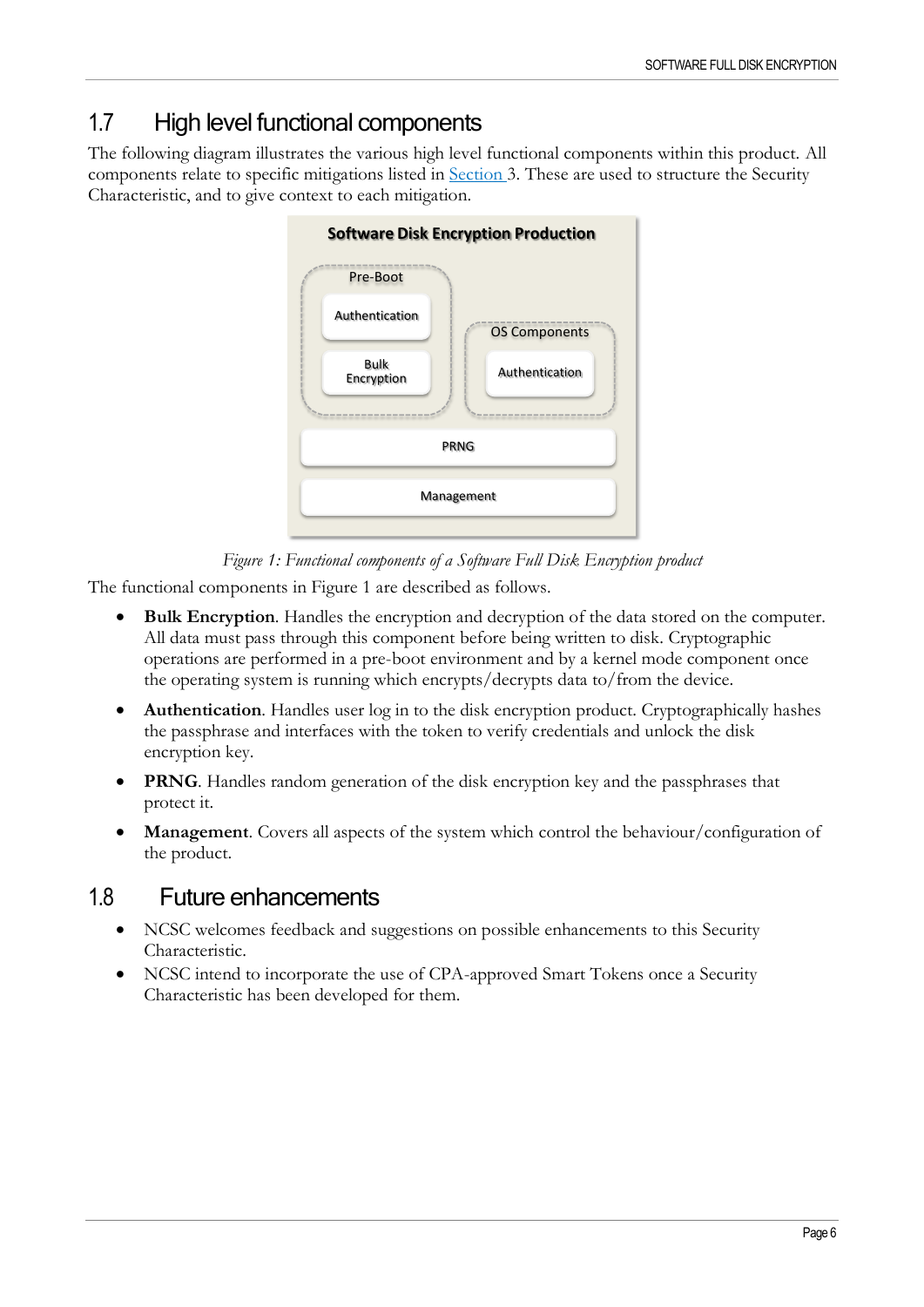## *Section 2* Security Characteristic Format

## <span id="page-6-1"></span><span id="page-6-0"></span>2.1 Requirement categories

All CPA Security Characteristics contain a list of mitigations that describe the specific measures required to prevent or hinder attacks. The mitigations are grouped into three requirement categories; design, verification and deployment, and appear in section 3 of this document in that order.

- **Development mitigations** (indicated by the **DEV** prefix) are measures integrated into the development of the product during its implementation. Development mitigations are checked by an evaluation team during a CPA evaluation.
- **Verification mitigations** (indicated by the **VER** prefix) are specific measures that an evaluator must test (or observe) during a CPA evaluation.
- **Deployment mitigations** (indicated by the **DEP** prefix) are specific measures that describe the deployment and operational control of the product. These are used by system administrators and users to ensure the product is securely deployed and used in practice, and form the basis of the Security Operating Procedures which are produced as part of the CPA evaluation.

Within each of the above categories, the mitigations are further grouped into the functional areas to which they relate (as outlined in the High level [functional components](#page-5-0) diagram). The functional area for a designated group of mitigations is prefixed by double chevron characters  $(\geq)$ .

For example, mitigations within a section that begins:

## Development>>Management

- concern **Development** mitigations relating to the Management functional area of the product.

**Note**: Mitigations that apply to the **whole** product (rather than a functional area within it) are listed at the start of each section. These sections do **not** contain double chevron characters.

## <span id="page-6-2"></span>2.2 Understanding mitigations

Each of the mitigations listed in Section 3 of this document contain the following elements:

- The name of the mitigation. This will include a mitigation prefix (**DEV**, **VER** or **DEP**) and a unique reference number.
- A description of the threat (or threats) that the mitigation is designed to prevent or hinder. Threats are formatted in *italic text*.
- The explicit requirement (or group of requirements) that *must* be carried out. Requirements for foundation grade are formatted in **green text**.

In addition, certain mitigations may also contain additional explanatory text to clarify each of the foundation requirements, as illustrated in the following diagram.



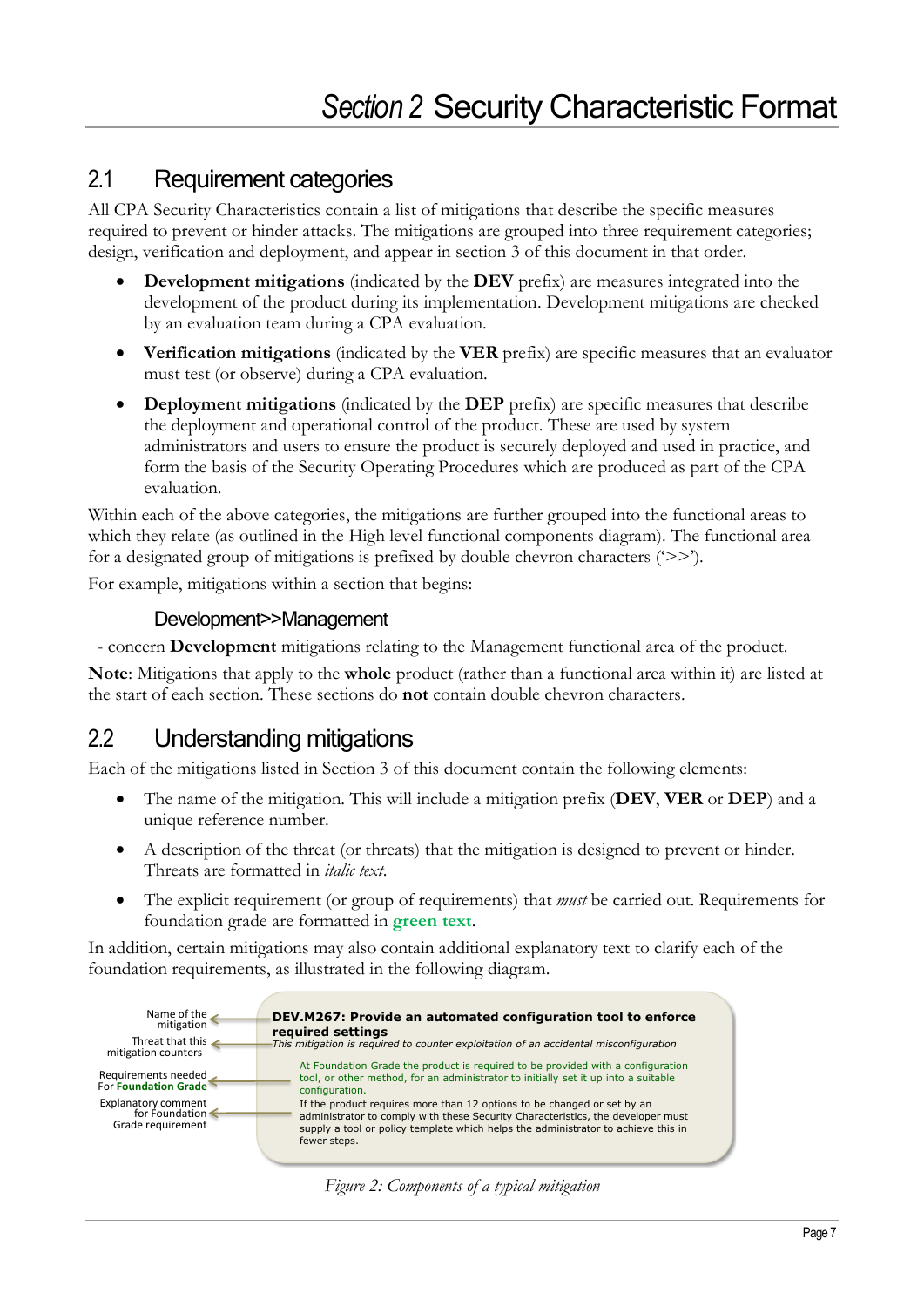## *Section 3* Requirements

<span id="page-7-0"></span>This section lists the Development, Verification and Deployment mitigations for the Software Full Disk Encryption Security Characteristic. For a summary of the changed mitigations in this version, please refer to [Appendix A.](#page-18-0)

## <span id="page-7-1"></span>3.1 Development mitigations

## **DEV.M41: Crash reporting**

*This mitigation is required to counter exploitation of a software implementation error*

At Foundation Grade the product **is required to** ensure crashes are logged. Where it is possible that sensitive data may end up in the crash data, this must be handled as red

data and must only be available to an administrator. Crash data from both the product and the underlying operating system must be considered.

## **DEV.M42: Heap hardening**

*This mitigation is required to counter exploitation of a software implementation error*

At Foundation Grade the product **should** use the memory management provided by the operating system. Products should not implement their own heap.

## **DEV.M43: Stack protection**

*This mitigation is required to counter exploitation of a software implementation error*

At Foundation Grade the product **is required to** be compiled with support for stack protection including all libraries, where the tool chain supports it. If more recent versions of the tool chain support it for the target platform then they should be used in preference to a legacy tool chain.

## **DEV.M46: User least privilege**

*This mitigation is required to counter taking advantage of existing user privilege*

At Foundation Grade the product **is required to** operate correctly from a standard account without elevated privileges.

## **DEV.M159: Update product**

*This mitigation is required to counter exploitation of a software implementation error This mitigation is required to counter exploitation of a software logic error*

At Foundation Grade the product **should** support the use of software updates.

## **DEV.M319: Keys not accessible by non-admins**

*This mitigation is required to counter a social engineering attack on user*

#### At Foundation Grade the product **is required to** ensure that the DEK is not accessible from user mode through legitimate means.

It must not be possible for non-administrative users to be able to read or modify the DEK through a product-provided API, even when running as a privileged process.

## **DEV.M321: Data Execution Prevention**

*This mitigation is required to counter exploitation of a software implementation error*

#### At Foundation Grade the product **is required to** support Data Execution Prevention (DEP) when enabled on its hosting platform and must not opt out of DEP.

If the product is to be specifically deployed on a platform that does not support either Software DEP or Hardware-enforced DEP, there is no requirement for DEP compatibility.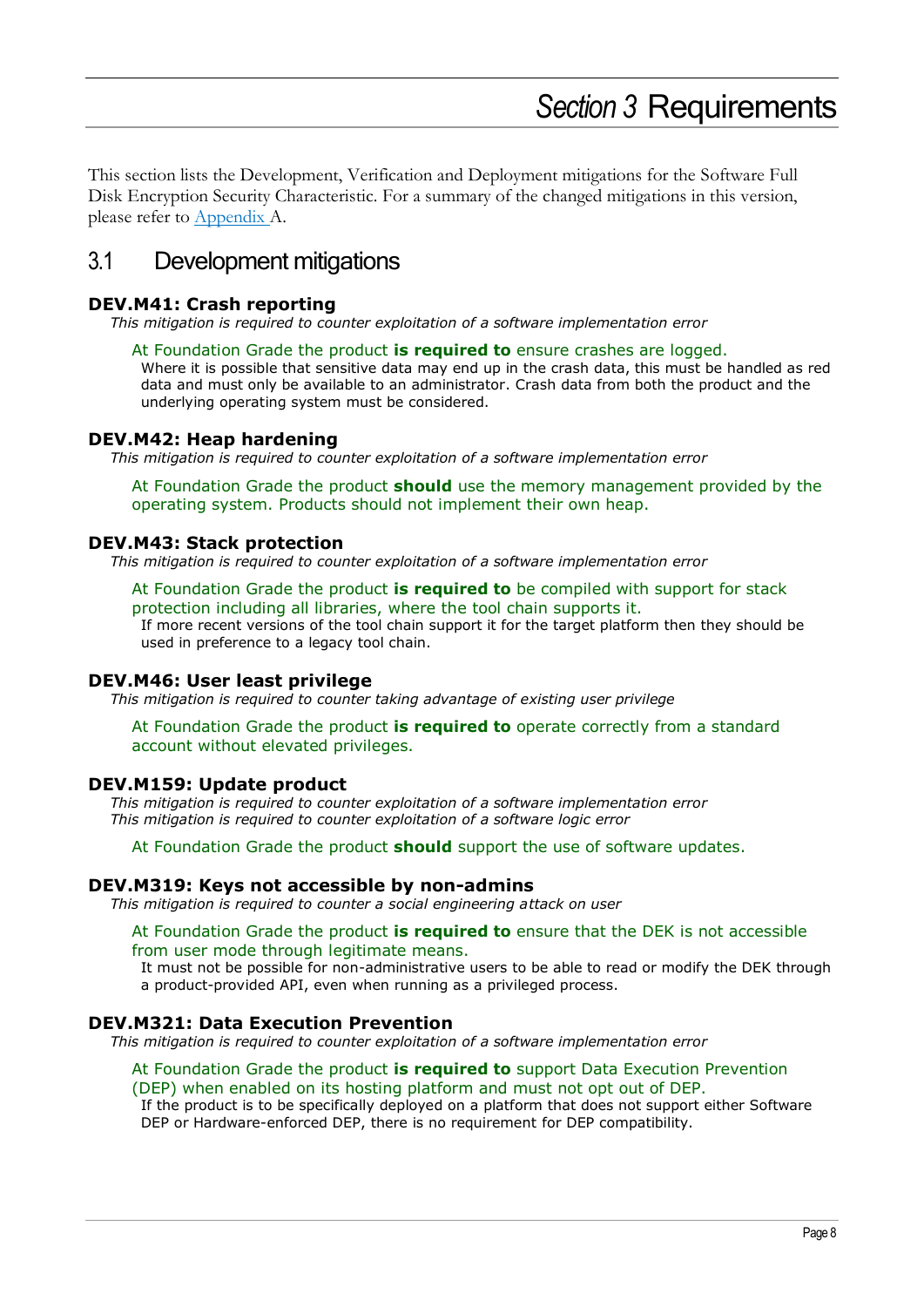## **DEV.M340: Address Space Layout Randomisation**

*This mitigation is required to counter exploitation of a software implementation error*

## At Foundation Grade the product **is required to** be compiled with full support for ASLR, including all libraries used.

If the product is to be specifically deployed on an operating system that does not support ASLR, there is no requirement for ASLR compatibility.

Note: ASLR may be disabled for specific aspects of the product, provided there is justification of why this is required.

## **DEV.M349: Sanitise temporary variables**

*This mitigation is required to counter reading remnant volatile memory*

#### At Foundation Grade the product **is required to** sanitise temporary variables containing sensitive information as soon as no longer required.

A secure erase must consist of at least one complete overwrite.

## **DEV.M355: Secure software delivery**

*This mitigation is required to counter installation of malware on host This mitigation is required to counter installing compromised software using the update process*

At Foundation Grade the product **should** be distributed via a cryptographically protected mechanism, such that the authenticity of software can be ensured.

## **DEV.1 - Development >> Bulk Encryption**

## **DEV.1.M15: Keys only in volatile storage**

*This mitigation is required to counter unencrypted storage enabling secrets to be recovered*

At Foundation Grade the product **should** ensure that buffers containing keys are not pageable.

## **DEV.1.M16: Full Disk Encryption**

*This mitigation is required to counter unencrypted storage enabling secrets to be recovered*

At Foundation Grade the product **is required to** ensure that no user data can be written unencrypted to the protected disk. This must include any swap data, kernel crash dumps and hibernation data (if hibernation is enabled).

## **DEV.1.M317: Approved bulk encryption algorithm**

*This mitigation is required to counter bit-flipping attacks on sectors containing known data This mitigation is required to counter exploitation of a weak cryptographic algorithm This mitigation is required to counter inference of data via reuse of bulk encryption key*

#### At Foundation Grade the product **is required to** use AES-CBC or AES-CFB [e] with a unique DEK and IV.

Each encrypted block (typically disk sector) must be encrypted with a unique DEK-IV pair.

There is no requirement to use non-sequential IVs, but where the product supports multiple disks, the DEK-IV pair must be unique across all disks. This could be achieved with a different DEK for each disk, or an IV offset scheme.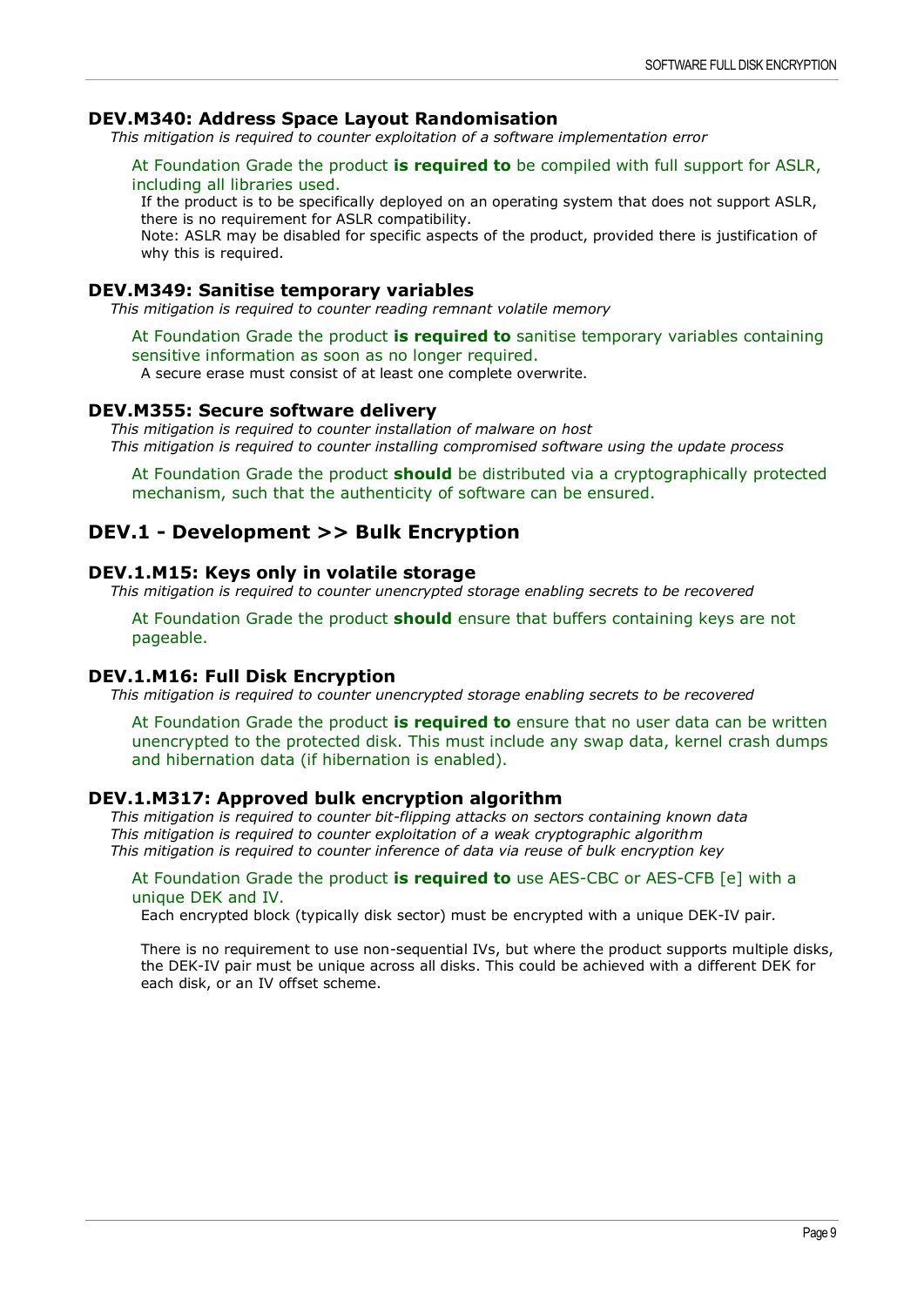## **DEV.2 - Development >> Authentication**

## **DEV.2.M13: Passphrase length and complexity enforcement**

*This mitigation is required to counter dictionary and exhaustion attacks This mitigation is required to counter exploitation of poor passphrase complexity*

## At Foundation Grade the product **is required to** have administrator configurable passphrase complexity and length settings.

The system must enforce the administrator-set passphrase complexity, which must support a setting of at least 8 characters, including a mixture of upper and lower case, numbers and/or special characters.

## **DEV.2.M20: Passphrase and token rollover (DEK rewrap)**

*This mitigation is required to counter replaying captured credentials*

At Foundation Grade the product **is required to** allow the user to update their passphrase when required.

At Foundation Grade the product **is required to** only allow an authenticated administrator to issue a new token and revoke the existing one.

## **DEV.2.M111: (Simple Token ONLY) Approved key split recombination algorithm**

*This mitigation is required to counter exploitation of weak KEK protection*

## At Foundation Grade the product **is required to** use a cryptographically strong mechanism for key split recombination.

The recombination mechanism must prevent compromise of one of the splits reducing the work required to recover the complete key. Bitwise exclusive-OR (XOR) is an example of an acceptable recombination mechanism.

## **DEV.2.M114: (Smart Token ONLY) The passphrase is used to cryptographically unlock the smart token**

*This mitigation is required to counter memory reallocation which permits sensitive data to be discovered*

*This mitigation is required to counter the passphrase or token being issued to the attacker by mistake This mitigation is required to counter the user entering their passphrase on a fake or unprotected system*

At Foundation Grade the product **is required to** encrypt the DEK using a KEK stored on a smart token which is unlocked using the hashed passphrase.

The KEK must be of the same cryptographic strength as the DEK. AES Key Wrap should be used to encrypt the DEK.

## **DEV.2.M132: (Simple Token ONLY) Key is cryptographically split between the passphrase and the simple token**

*This mitigation is required to counter memory reallocation which permits sensitive data to be discovered*

*This mitigation is required to counter the passphrase or token being issued to the attacker by mistake This mitigation is required to counter the user entering their passphrase on a fake or unprotected system*

At Foundation Grade the product **is required to** protect the DEK using a split KEK, where the cryptographic combination of token data with a passphrase hash forms the key to decrypt the DEK.

The KEK is split between the simple token and passphrase and then recombined in memory using an approved recombination algorithm. The complete KEK must not be written to the simple token or the hard disk at any point.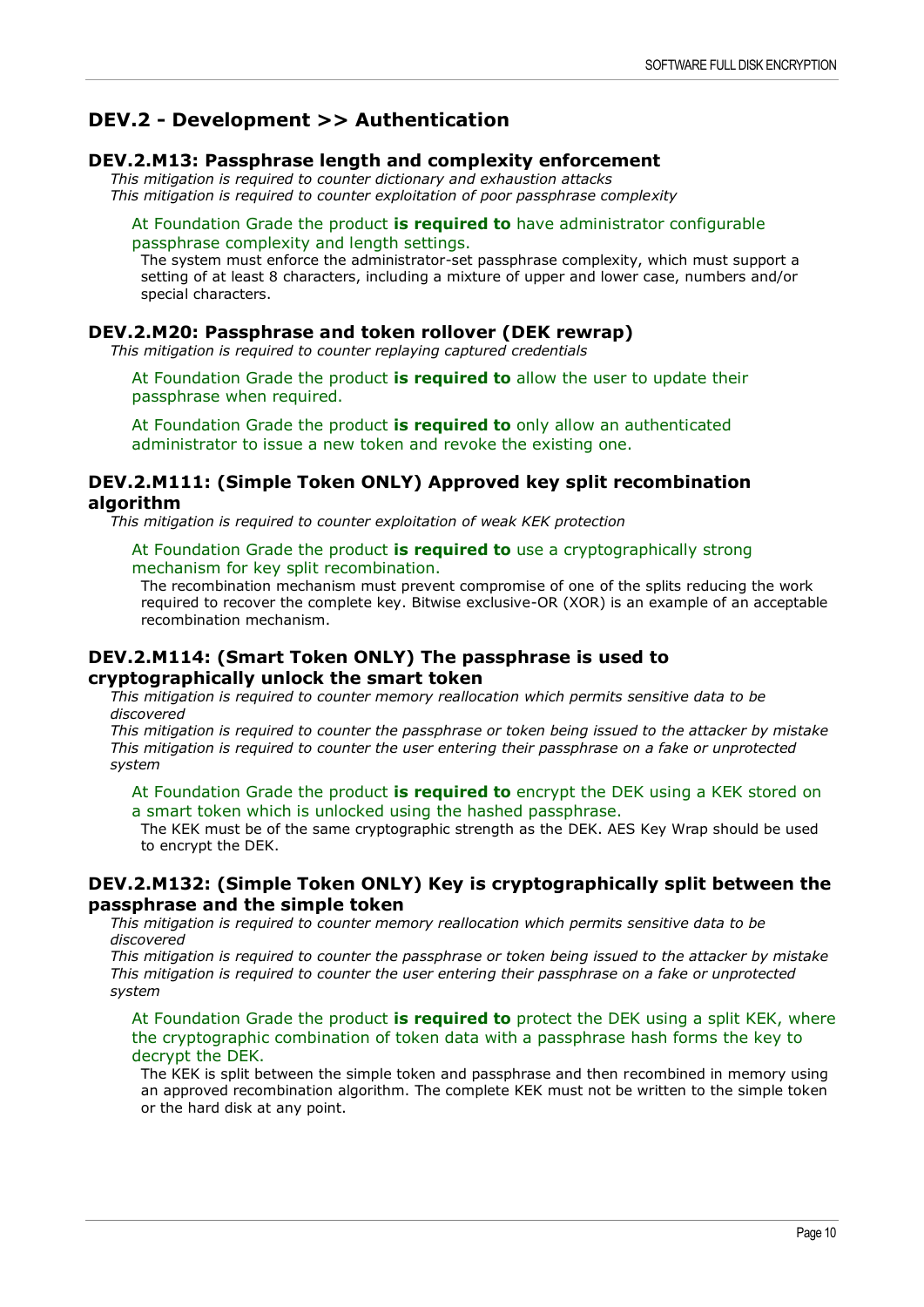## **DEV.2.M278: Approved passphrase hashing algorithm**

*This mitigation is required to counter capture of passphrase stored in the clear*

At Foundation Grade the product **is required to** use at least 1 round of SHA-256 as the passphrase hashing algorithm.

## **DEV.2.M279: Disable old passphrase as soon as a new passphrase is enabled**

*This mitigation is required to counter use of a user's old passphrase*

At Foundation Grade the product **is required to** ensure old passphrases cannot be used to authenticate the user.

## **DEV.2.M289: Approved passphrase salting mechanism**

*This mitigation is required to counter dictionary and exhaustion attacks*

At Foundation Grade the product **is required to** use at least a 64-bit salt as part of the passphrase hashing algorithm.

This must be unique per user credential and the salt must also be changed when the passphrase is changed.

## **DEV.2.M618: Passphrases are not displayed on screen in the clear while being entered**

*This mitigation is required to counter shoulder surfing*

At Foundation Grade the product **is required to** ensure the passphrase is never visible in the clear on the screen.

## **DEV.2.M619: Effective user account revocation**

*This mitigation is required to counter use of a previous user's credentials*

At Foundation Grade the product **is required to** provide the ability to revoke user accounts.

The product must ensure that once a user account has been revoked it does not continue to function.

## **DEV.2.M841: (TPM ONLY) The passphrase is used to cryptographically create the authentication data for the TPM**

*This mitigation is required to counter memory reallocation which permits sensitive data to be discovered*

*This mitigation is required to counter the passphrase or token being issued to the attacker by mistake This mitigation is required to counter the user entering their passphrase on a fake or unprotected system*

At Foundation Grade the product **is required to** encrypt the DEK using a KEK stored on a TPM which is unlocked using the hashed passphrase.

The KEK must be of the same cryptographic strength as the DEK.

The hashed passphrase must be used to form authentication data for the TPM.

## **DEV.2.M842: Trusted Computing technology is used to protect platform integrity**

*This mitigation is required to counter installation of BIOS/UEFI malware This mitigation is required to counter the user entering their passphrase on a fake or unprotected system*

#### At Foundation Grade the product **should** use a TPM as an authentication factor, sealing state to a defined set of Platform Configuration Registers (PCRs).

The product should use a v1.2 TPM as an authentication factor, and use the ability of the TPM to 'seal' secrets to a particular platform configuration. The product should (as a minimum) use PCRs 0, 2 and 4.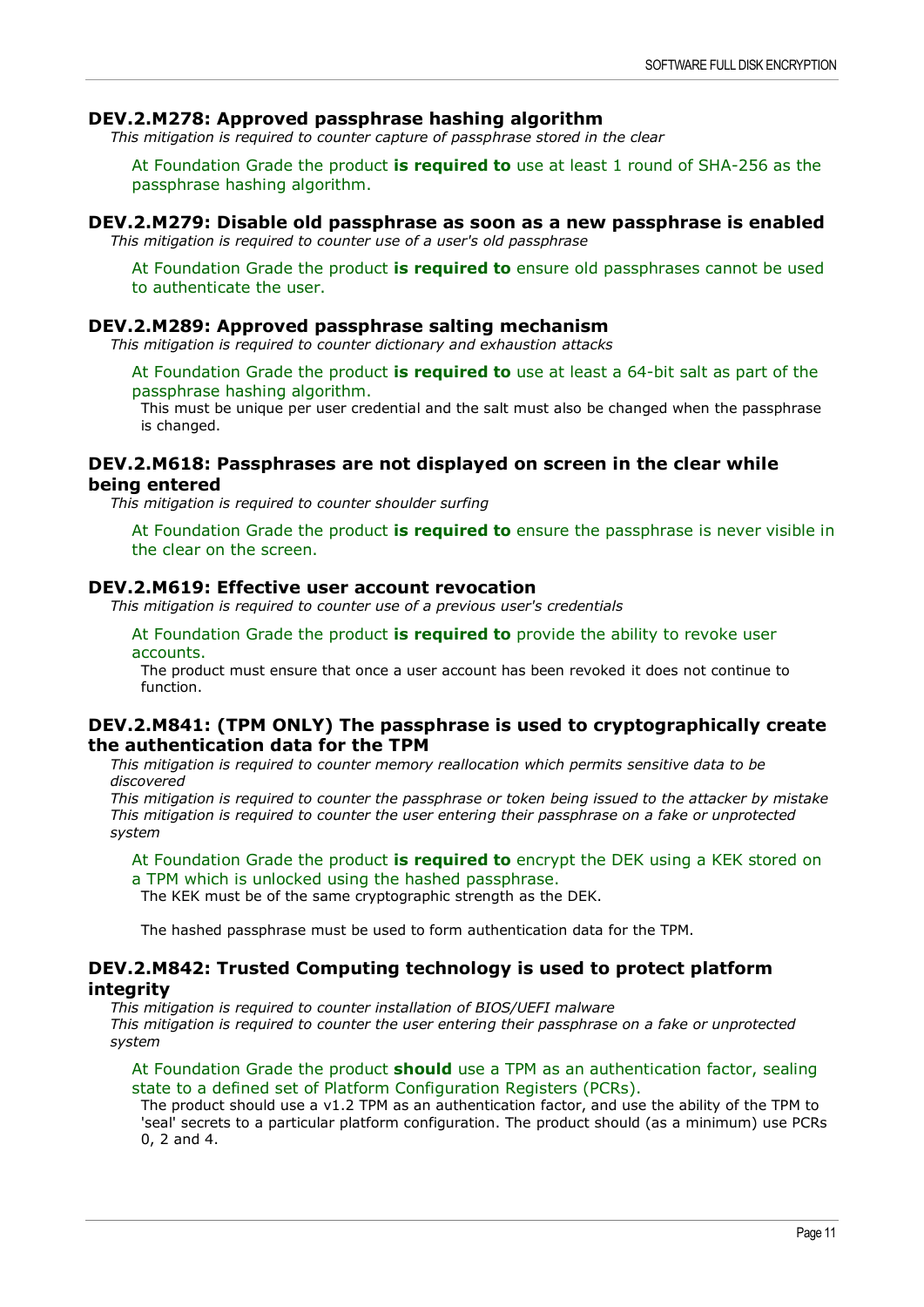## **DEV.3 - Development >> Management**

## **DEV.3.M267: Provide an automated configuration tool to enforce required settings**

*This mitigation is required to counter exploitation of an accidental misconfiguration*

At Foundation Grade the product **is required to** be provided with a configuration tool, or other method, for an administrator to initially set it up into a suitable configuration. If the product requires more than 12 options to be changed or set by an administrator to comply with these Security Characteristics, the developer must supply a tool or policy template which helps the administrator to achieve this in fewer steps.

## **DEV.3.M353: Ensure product security configuration can only be altered by an authenticated system administrator**

*This mitigation is required to counter unauthorised alteration of product's configuration*

At Foundation Grade the product **is required to** ensure that only authenticated administrators are able to change the product's security enforcing settings.

## **DEV.4 - Development >> PRNG**

## **DEV.4.M140: Smooth output of entropy source with approved PRNG**

*This mitigation is required to counter predictable key generation due to a weak entropy source*

At Foundation Grade the product **is required to** employ a PRNG of sufficient Security Strength for all random number generation required in the operation of the product. For more details on a suitable PRNG, please see the Process for Performing Foundation Grade Evaluations.

## **DEV.4.M141: Reseed PRNG as required**

*This mitigation is required to counter the prediction of randomly generated values due to repeating PRNG output*

#### At Foundation Grade the product **is required to** follow an approved reseeding methodology.

#### **DEV.4.M290: Employ an approved entropy source**

*This mitigation is required to counter predictable key generation due to a weak entropy source*

At Foundation Grade the product **is required to** generate random bits using an entropy source whose entropy generation capability is understood.

The developer must provide a detailed description of the entropy source used, giving evidence that it can generate sufficient entropy for use in the device, including an estimate of entropy per bit.

If a hardware noise source is used, then the manufacturer's name, the part numbers and details of how this source is integrated into the product must be supplied. If a software entropy source is employed, the API calls used must be provided. Where appropriate, details must be given of how the output of multiple entropy sources are combined.

## **DEV.4.M292: State the Security Strength required for key generation**

*This mitigation is required to counter predictable key generation due to a weak entropy source*

## At Foundation Grade the product **is required to** employ an entropy source of sufficient Security Strength for all random number generation required in the operation of the product.

The developer must state the Security Strength required of their entropy source based on analysis of all random numbers used in the product. At this grade, the Security Strength is likely to be 128 bits for products that do not use elliptic curve cryptography. For elliptic curve-based asymmetric mechanisms it is likely to be 256 bits, and for finite field based asymmetric mechanisms it is likely to be 192 bits.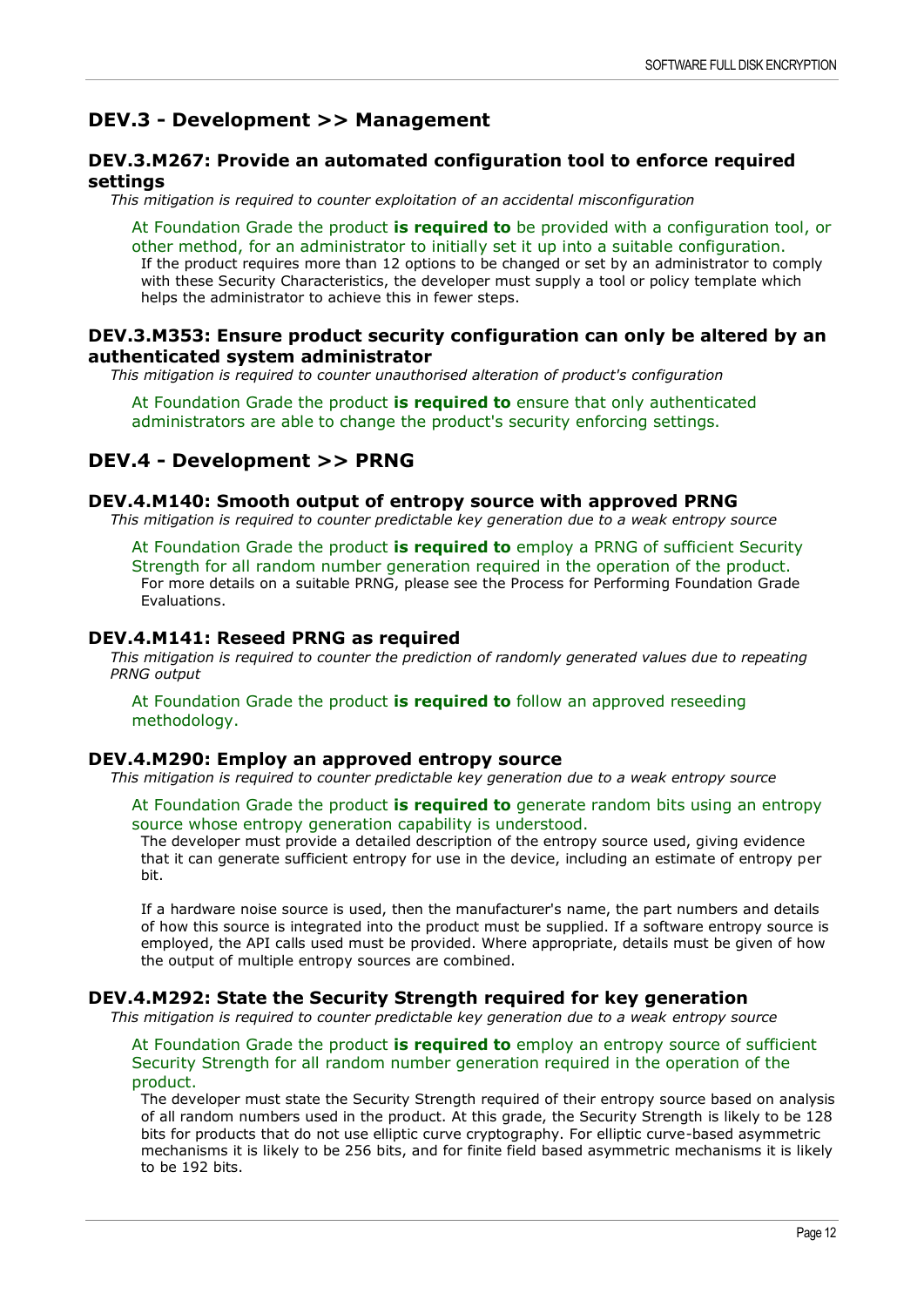## <span id="page-12-0"></span>3.2 Verification mitigations

## **VER.M341: Audit permissions on product install**

*This mitigation is required to counter exploitation of a privileged local service*

At Foundation Grade the evaluator **will** audit any system permissions and ACLs set or altered by the product during installation to ensure that no changes are made, which would give a standard user the ability to modify any components that run with higher privileges (either product or system provided).

## **VER.M347: Verify update mechanism**

*This mitigation is required to counter installing compromised software using the update process*

At Foundation Grade the evaluator **will** validate the developer's assertions regarding the suitability and security of their update process.

The update process must provide a mechanism by which updates can be authenticated before they are applied.

The process and any configuration required must be documented within the Security Procedures.

## **VER.1 - Verify >> Bulk Encryption**

## **VER.1.M4: Evaluation/Cryptocheck**

*This mitigation is required to counter exploitation of a cryptographic algorithm implementation error*

At Foundation Grade the evaluator **will** ensure all cryptographic algorithms employed for security functionality have been validated as per the "Cryptographic Validation" section in the CPA Foundation Process document.

## **VER.2 - Verify >> Authentication**

## **VER.2.M4: Evaluation/Cryptocheck**

*This mitigation is required to counter exploitation of a cryptographic algorithm implementation error*

At Foundation Grade the evaluator **will** ensure all cryptographic algorithms employed for security functionality have been validated as per the "Cryptographic Validation" section in the CPA Foundation Process document.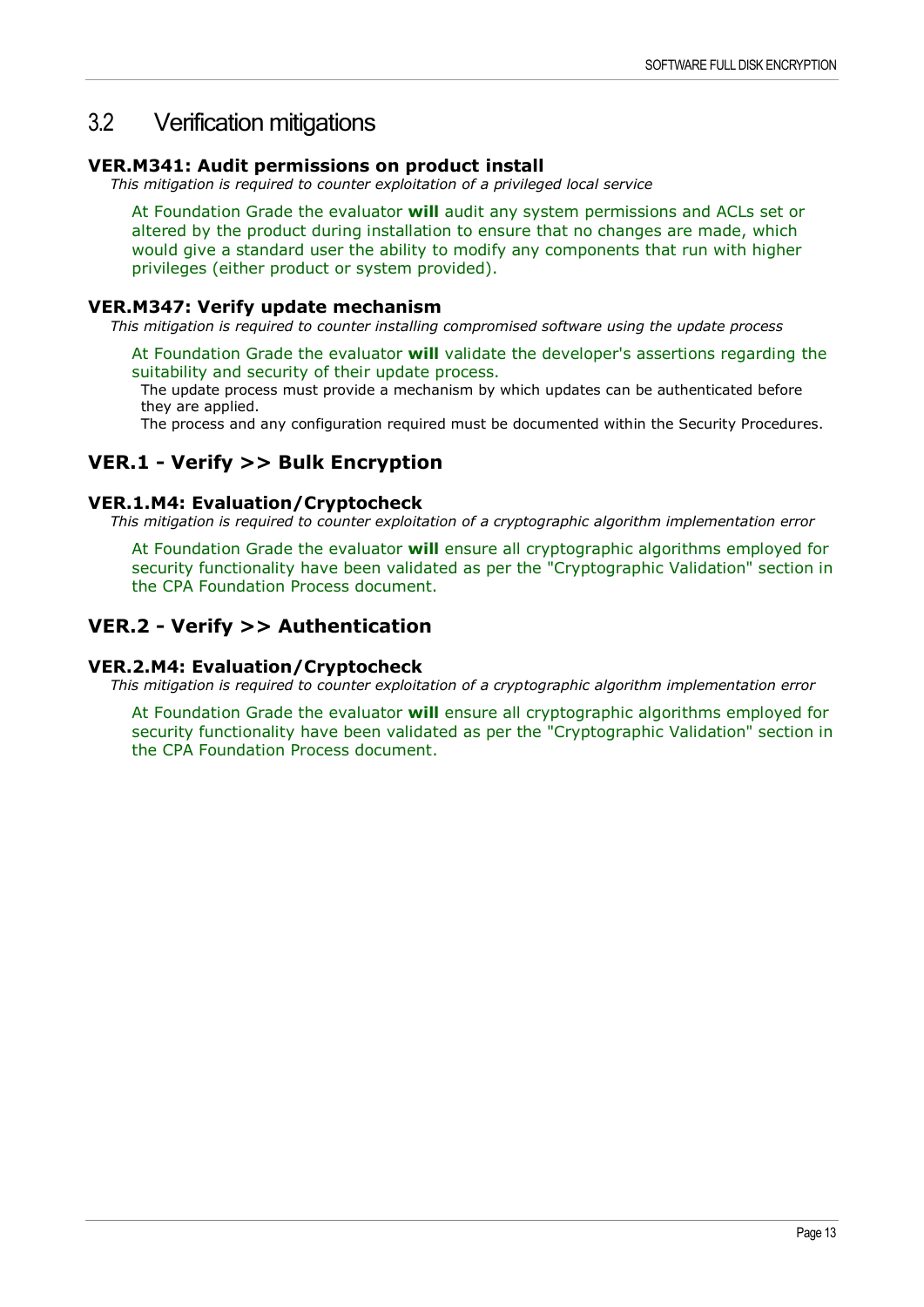## <span id="page-13-0"></span>3.3 Deployment mitigations

## **DEP.M1: Require physical protection**

*This mitigation is required to counter physical destruction of the product This mitigation is required to counter physical tampering with the device*

## At Foundation Grade the deployment **is required to** require physical protection of the device.

Users should be given guidance on how to handle devices. The device must not be left unattended whilst powered on or suspended, as the data will not be encrypted when the device is in these states. The device should never be left unattended in public or visible in a locked car.

## **DEP.M26: Physical tamper evidence**

*This mitigation is required to counter physical compromise of device*

At Foundation Grade the deployment **is required to** educate users to regularly check that tamper labels are intact.

At Foundation Grade the deployment **is required to** place tamper evident seals over access points on product.

Use tamper evidence (e.g. stickers) to make entry to system internals detectable by physical inspection. Tamper stickers should be uniquely identifiable to prevent an attacker successfully replacing it with a new, undamaged sticker.

#### At Foundation Grade the deployment **is required to** provide administrators with advice on the tamper threat.

Advice should include looking for possible damage to tamper evident seals.

In the event of tampering, the event should be reported as soon as possible and the product must be removed from use immediately. Any product that shows evidence of tampering must not be returned to service.

## **DEP.M30: Detect modification to system**

*This mitigation is required to counter installation of malware on host*

## At Foundation Grade the deployment **is required to** be configured in line with good IT practice as part of a risk-managed accredited system.

Typically, this will include the installation and subsequent updating of a commercial antivirus product.

## **DEP.M32: Disable all boot methods except encrypted disk**

*This mitigation is required to counter booting from network or removable media to tamper with the device's integrity*

#### At Foundation Grade the deployment **is required to** configure the boot environment (e.g. BIOS) to set the protected hard disk as the only permitted boot device.

If there is a 'Boot From Other Devices' option, that must be disabled in addition to disabling CD/DVD/Floppy/USB/Network.

## **DEP.M36: Protect/disable ports**

*This mitigation is required to counter exporting the DEK from device via a bus*

#### At Foundation Grade the deployment **is required to** educate users to protect their devices when the device is turned on.

There are various attacks that can be performed on a powered up device to obtain the data. The user should be instructed to never leave a device unattended when it is powered up or in 'sleep' mode and always shut it down when it is left. If hibernation is supported by the Disk Encryption product, then this may be used when the device is left unattended.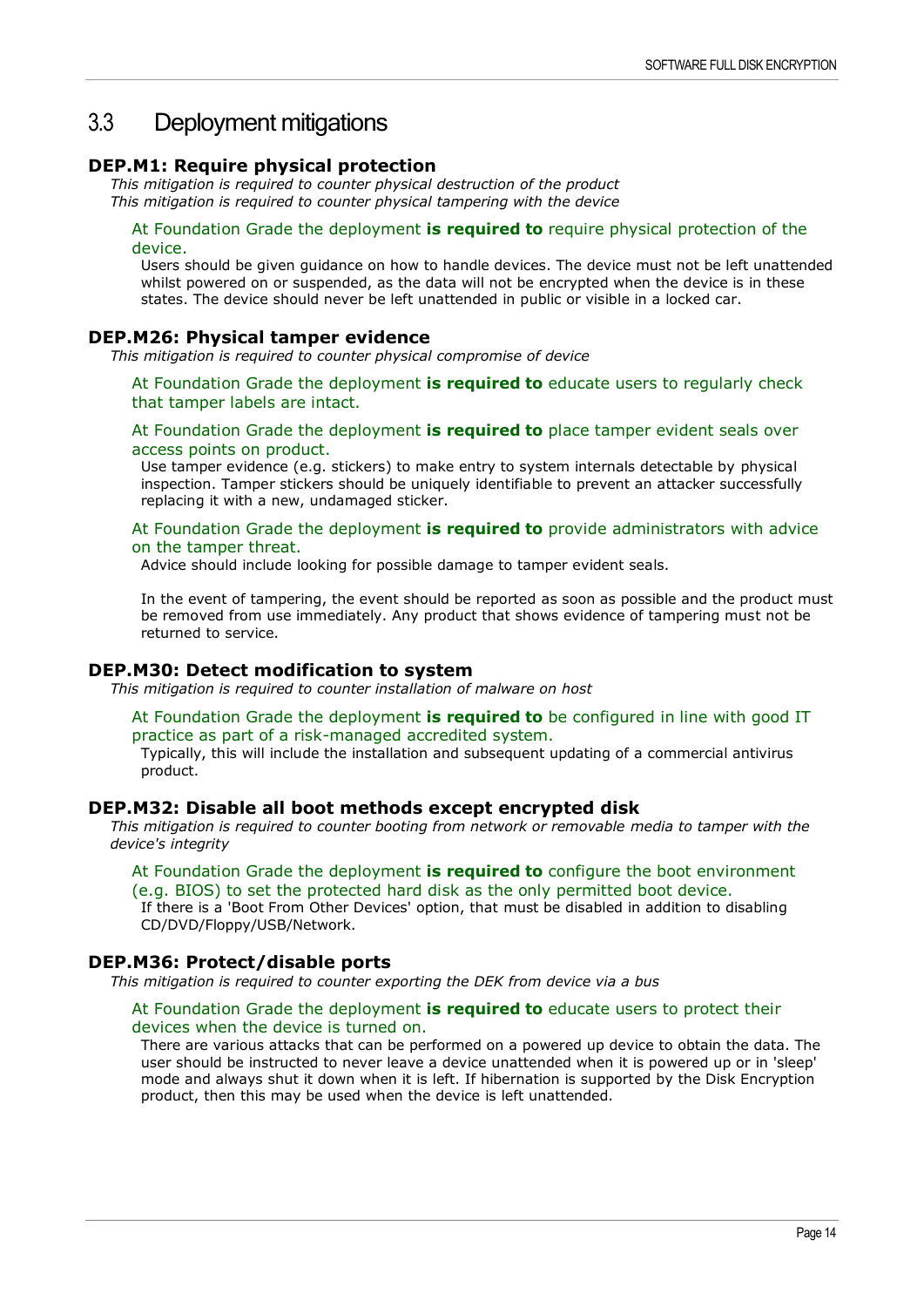#### **DEP.M39: Audit log review**

*This mitigation is required to counter exploitation of a software implementation error This mitigation is required to counter exploitation of a software logic error*

At Foundation Grade the deployment **is required to** regularly review audit logs for unexpected entries.

#### **DEP.M46: User least privilege**

*This mitigation is required to counter taking advantage of existing user privilege*

At Foundation Grade the deployment **is required to** ensure all user accounts have the fewest privileges required to enable business functionality.

#### **DEP.M112: Notification procedure for loss assessment**

*This mitigation is required to counter finding or stealing a device*

At Foundation Grade the deployment **is required to** provide users with a procedure for notifying their organisation of the theft/loss of their device in a timely fashion. Users should be informed to continue to protect their token and passphrase after the device is lost and inform their IT support organisation immediately.

#### **DEP.M131: Operating system verifies signatures**

*This mitigation is required to counter installation of a malicious privileged local service*

At Foundation Grade the deployment **is required to** enable signature verification for applications, services and drivers in the host operating system, where supported and where the product makes use of it.

## **DEP.M137: Product must be securely disposed of**

*This mitigation is required to counter insufficient sanitisation of sensitive information at point of device disposal leaving sensitive information in a retrievable state*

At Foundation Grade the deployment **is required to** ensure that the product is disposed of in accordance with IS5.

## **DEP.M159: Update product**

*This mitigation is required to counter exploitation of a software implementation error This mitigation is required to counter exploitation of a software logic error*

At Foundation Grade the deployment **is required to** update to the latest version where possible.

#### **DEP.M339: Host system is free of malware**

*This mitigation is required to counter installation of malware on host*

At Foundation Grade the deployment **is required to** use only managed endpoints to host the product and, where possible, keep software (including antivirus products) up to date.

## **DEP.M340: Address Space Layout Randomisation**

*This mitigation is required to counter exploitation of a software implementation error*

At Foundation Grade the deployment **is required to** enable ASLR in the host Operating System where available.

## **DEP.M348: Administrator authorised updates**

*This mitigation is required to counter installing compromised software using the update process*

#### At Foundation Grade the deployment **is required to** confirm the source of updates before they are applied to the system.

The administrator is required to have authorised the updates before use. If an automatic process is used, the administrator must also configure the product to authenticate updates. The update procedure to be used by the administrator must be described within the product's security procedures.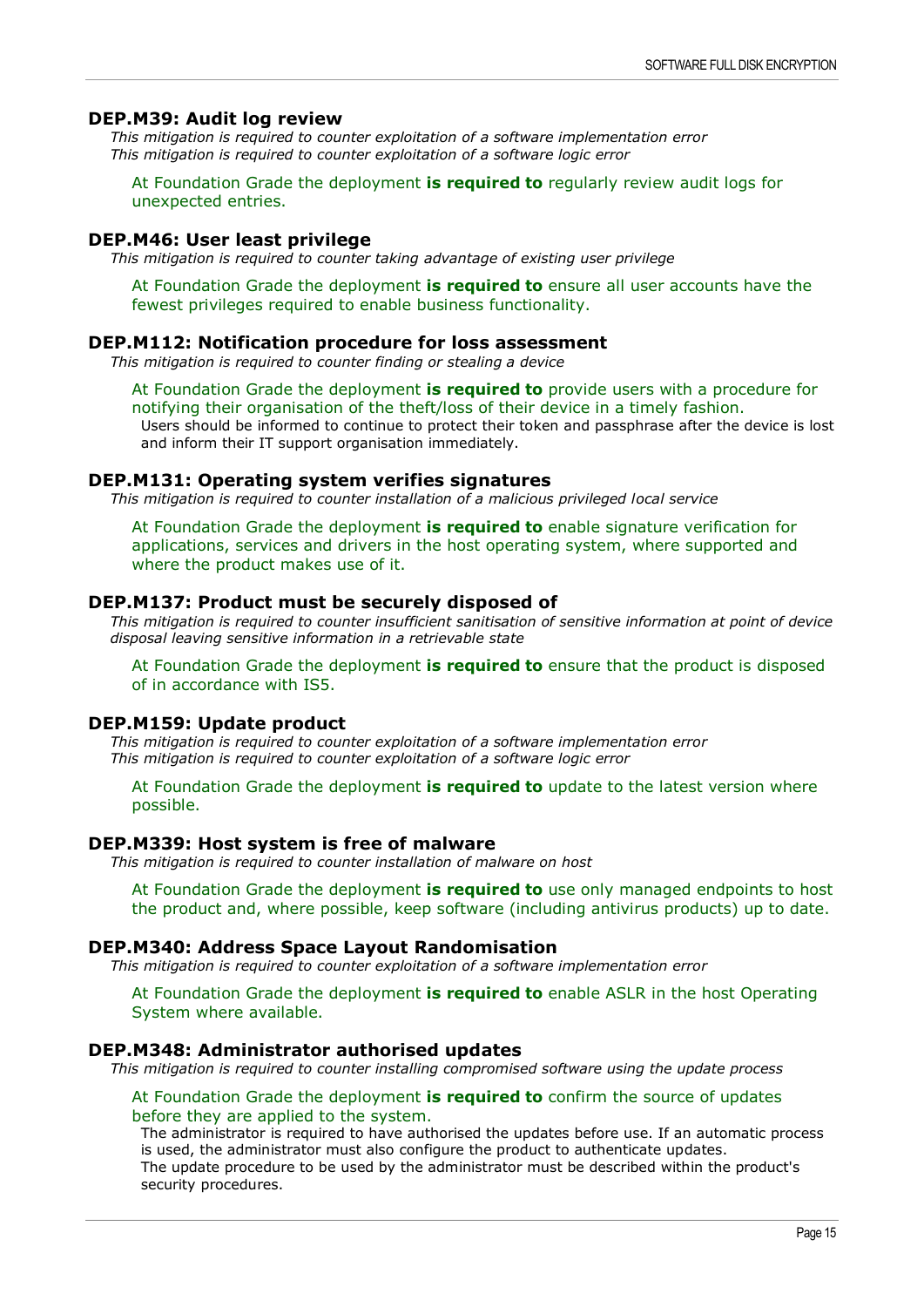## **DEP.M661: Protect key backups**

*This mitigation is required to counter exporting the DEK from device via a bus*

At Foundation Grade the deployment **is required to** store any copies of the key in a manner appropriate to its classification.

## **DEP.M662: Protect device boot settings from modification**

*This mitigation is required to counter installation of BIOS/UEFI malware*

## At Foundation Grade the deployment **is required to** configure a password to prevent changes to the device boot configuration.

Passwords that protect the boot configuration should not be guessable by a human although there is no requirement to enforce regular changes to such passwords. It is acceptable to re-use a single password across an estate of devices, but different passwords should be used on systems accredited for different security domains.

At Foundation Grade the deployment **should** use a Trusted Computing Group-compliant v1.2 TPM.

## **DEP.1 - Deployment >> Bulk Encryption**

## **DEP.1.M318: Prevent duplication of keys**

*This mitigation is required to counter accessing multiple devices from a single compromise due to DEK reuse*

## At Foundation Grade the deployment **is required to** install each device (DEK and token) with unique entropy.

Cloning encrypted disks will duplicate the DEK, so a single DEK compromise will allow access to multiple devices. If disks are to be cloned as part of the build process, they must be re-keyed individually. Alternatively a cloning tool which is specifically designed for use with the Disk Encryption product which prevents DEK re-use may be used.

## **DEP.1.M660: Await completion of encryption before use**

*This mitigation is required to counter unencrypted storage enabling secrets to be recovered*

At Foundation Grade the deployment **is required to** instruct users not to store any sensitive information on the device until it is fully encrypted.

## **DEP.2 - Deployment >> Authentication**

## **DEP.2.M12: Passphrase is set to suitable size and complexity**

*This mitigation is required to counter exploitation of poor passphrase complexity*

At Foundation Grade the deployment **is required to** set passphrase complexity requirements to be at least 8 characters, including a mixture of upper and lower case, numbers and/or special characters.

## **DEP.2.M17: User guidance on token storage**

*This mitigation is required to counter gaining access to token*

At Foundation Grade the deployment **is required to** inform users to keep the token, passphrase and device physically separate when not in use.

#### **DEP.2.M19: Credential change awareness**

*This mitigation is required to counter replaying captured credentials*

At Foundation Grade the deployment **is required to** make the user aware of the requirement to change their passphrase and/or token if they believe it may have been compromised.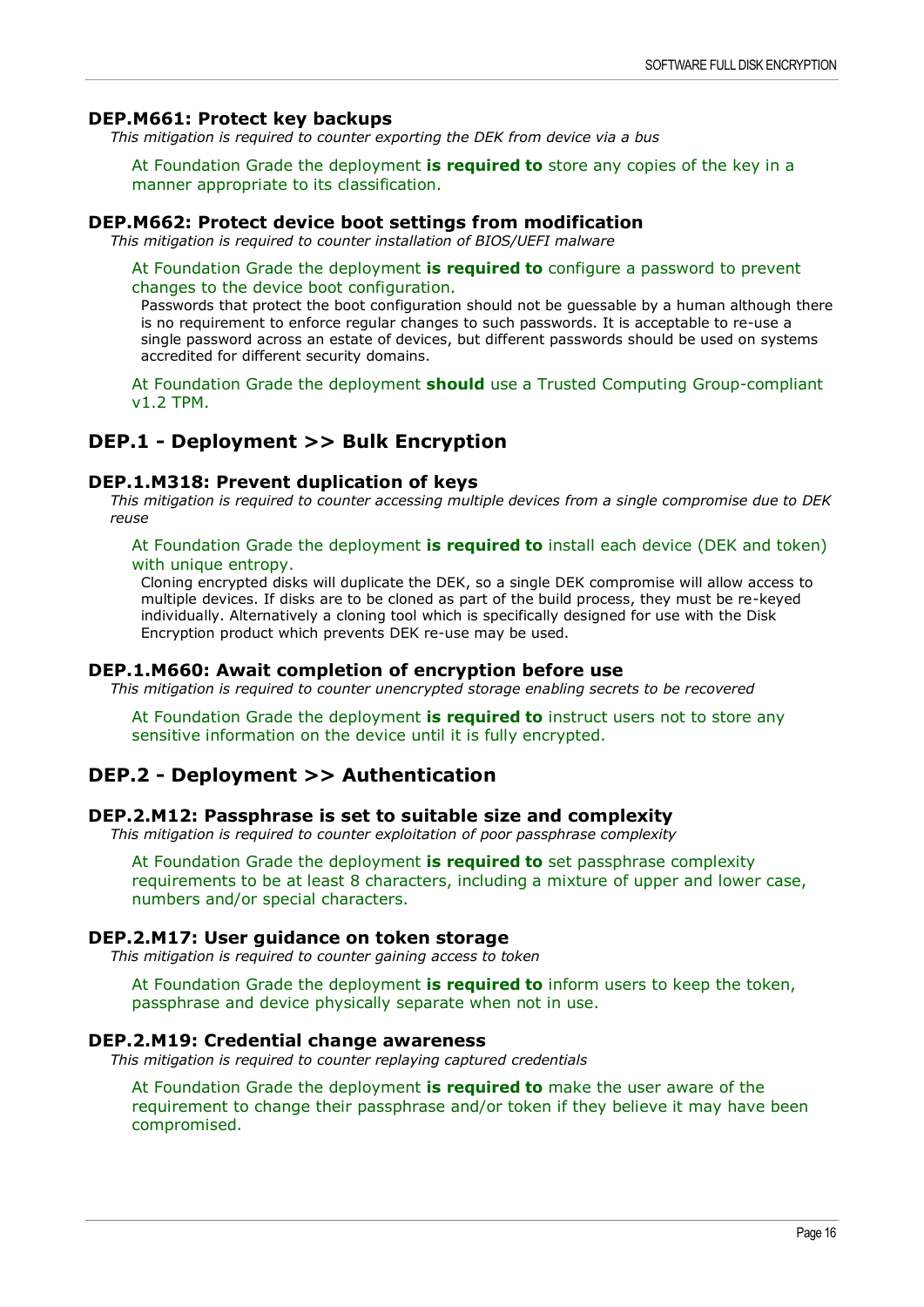## **DEP.2.M117: (Smart Token ONLY) Use of an appropriately assured Smart Token**

*This mitigation is required to counter exploitation of weak KEK protection*

At Foundation Grade the deployment **is required to** use an assured smartcard in accordance with the guidelines in the Smart Token Assurance section of this Security Characteristic.

## **DEP.2.M277: User guidance on social engineering**

*This mitigation is required to counter a social engineering attack on the user*

At Foundation Grade the deployment **should** educate users about social engineering methods used by attackers.

## **DEP.2.M280: Distribute initial credentials out of band**

*This mitigation is required to counter interception of initial passphrase during distribution*

At Foundation Grade the deployment **is required to** ensure that credentials are sent to users separately to the product that they will be protecting.

#### **DEP.2.M281: Only administrators can modify passphrase settings**

*This mitigation is required to counter modification of passphrase settings*

At Foundation Grade the deployment **is required to** ensure only system administrators have access to minimum passphrase length, complexity and automatic generation settings.

## **DEP.2.M283: User guidance on passphrase management**

*This mitigation is required to counter exploitation of poor management of passphrases by the user*

#### At Foundation Grade the deployment **is required to** provide user training on passphrase management.

Users should be provided with guidance regarding the secure handling of passphrases which allow access to sensitive systems. Users must be taught never to disclose passphrases, even to their superiors.

Users must also be made aware of the risks of using protectively marked devices in public or untrusted areas. Passphrases should not be entered in areas where others could see them being entered.

## **DEP.2.M285: Secure storage of user passphrases**

*This mitigation is required to counter poor passphrase storage*

At Foundation Grade the deployment **is required to** ensure any hardcopies of passphrases are stored securely.

## **DEP.2.M617: User guidance on passphrase selection**

*This mitigation is required to counter dictionary and exhaustion attacks This mitigation is required to counter obtaining and using a user passphrase from a different system*

#### At Foundation Grade the deployment **is required to** provide user training on passphrase selection.

Users must be provided with guidance regarding the selection of passphrases which allow access to sensitive systems.

Passphrases must be unique per device to prevent compromise of multiple systems.

#### **DEP.2.M843: (TPM ONLY) Use of an appropriately assured TPM**

*This mitigation is required to counter exploitation of weak KEK protection*

At Foundation Grade the deployment **is required to** use a Foundation Grade assured TPM.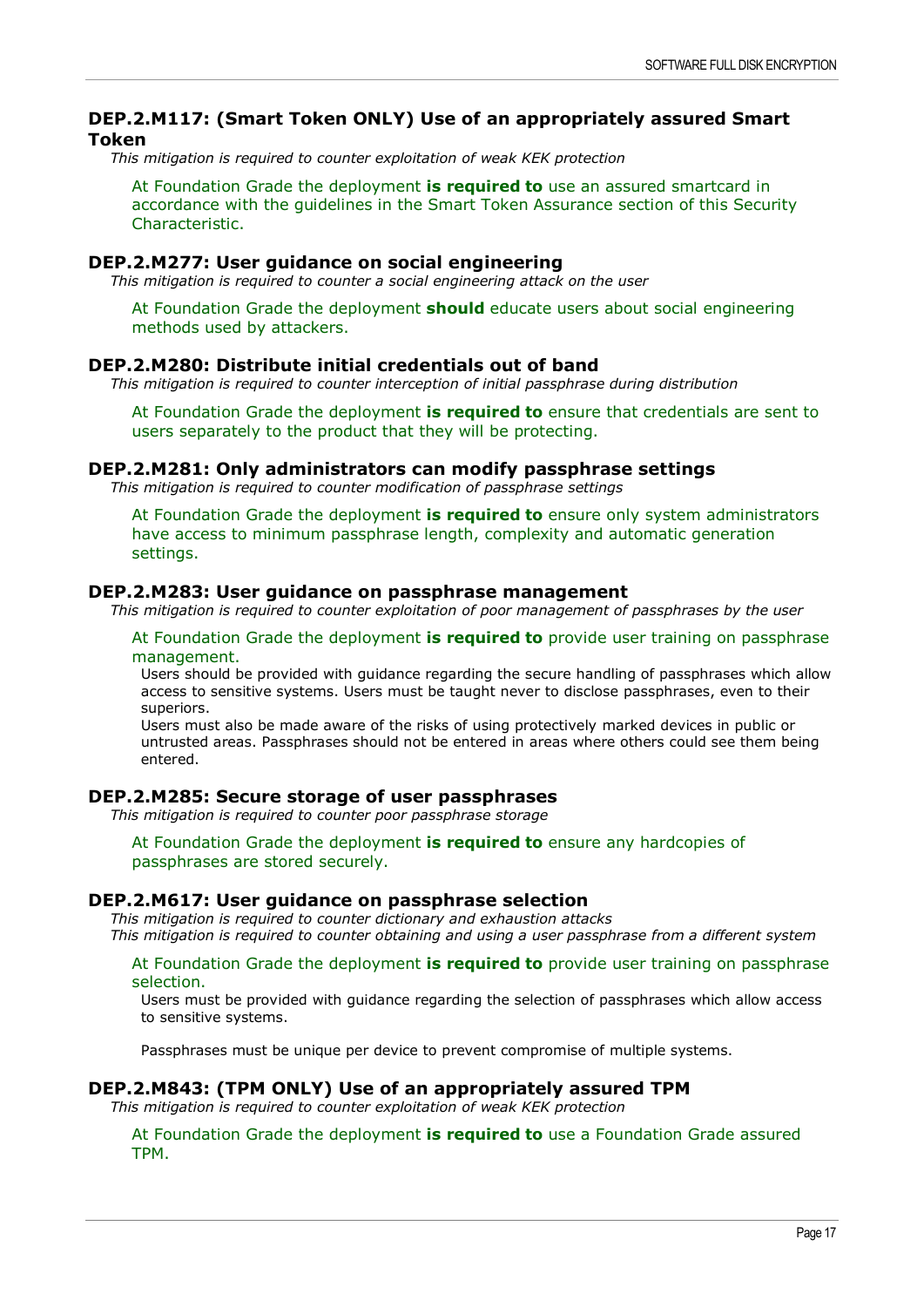## **DEP.3 - Deployment >> Management**

## **DEP.3.M38: Use automated configuration tool**

*This mitigation is required to counter exploitation of an accidental misconfiguration*

At Foundation Grade the deployment **is required to** be configured using automated tools if provided.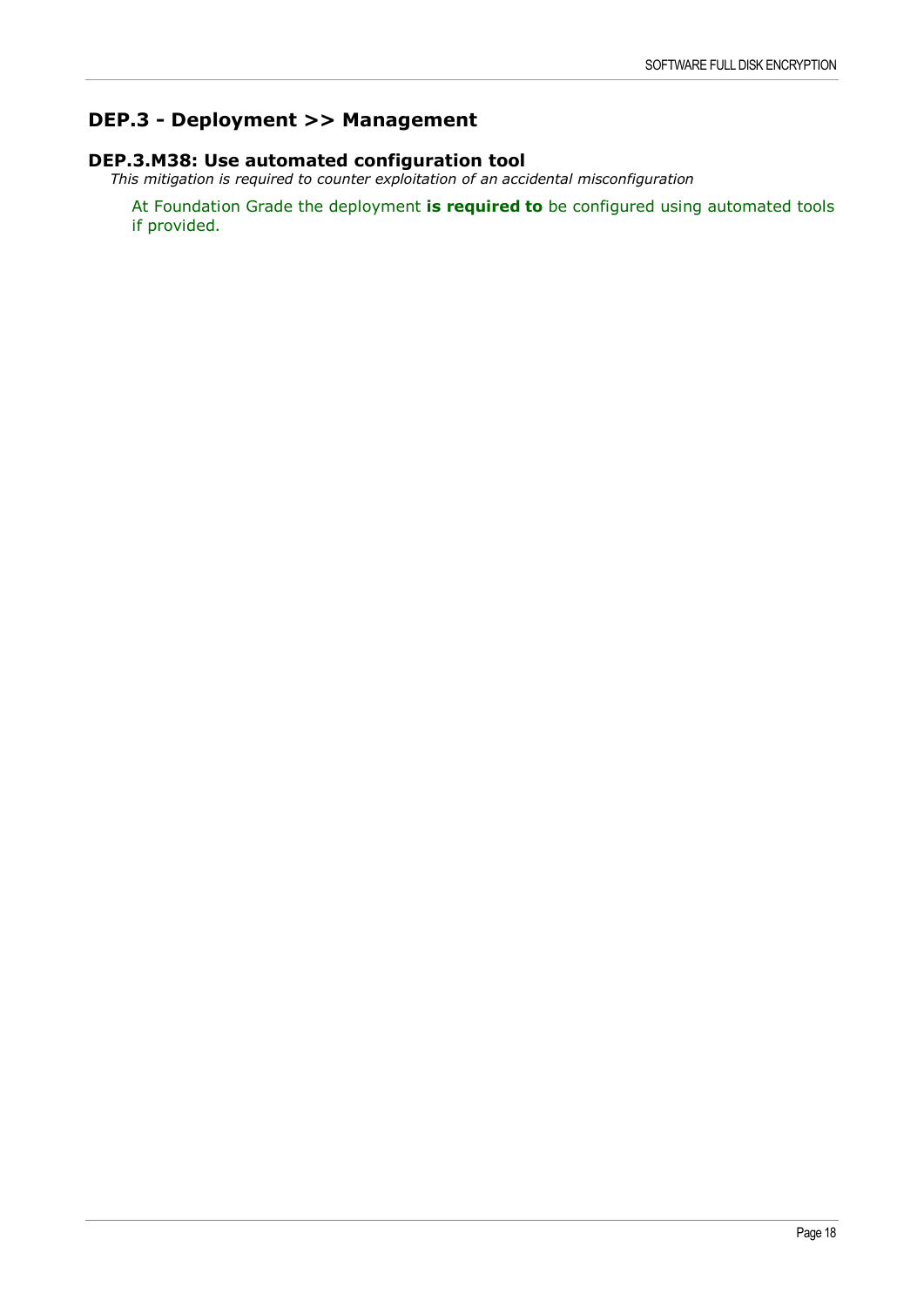## *Appendix A* Summary of changes to mitigations

<span id="page-18-0"></span>NCSC has updated the Software Full Disk Encryption Security Characteristic 1.23 (previously version 1.22) for the following reasons.

- Addition of TPM related requirements
- Removal of augmented requirements

This has resulted in the following changes to mitigations.

## <span id="page-18-1"></span>A.1 Removed mitigations

The following mitigations have been removed.

- DEV.M44: Data validation on untrusted input
- DEV.M49: Function in a locked-down environment
- DEV.2.M663: Wrapped keys sanitised on credential rollover and account revocation
- DEV.4.M142: Perform statistical testing of generated entropy prior to smoothing
- VER.M349: Sanitise temporary variables
- VER.1.M16: Full Disk Encryption
- VER.2.M132: Key is cryptographically split between the passphrase and the simple token
- VER.3.M564: Cryptocheck PRNG implementation
- VER.3.M565: Validate vendor's entropy assertions

## <span id="page-18-2"></span>A.2 Modified mitigations

The following mitigations have been modified.

• DEP.M662: Protect device boot settings from modification

## <span id="page-18-3"></span>A.3 Renamed mitigations

(No mitigations have been renamed.)

## <span id="page-18-4"></span>A.4 New mitigations

The following mitigations have been added.

- DEV.2.M841: The passphrase is used to cryptographically create the authentication data for the TPM
- DEV.2.M842: Trusted Computing technology is used to protect platform integrity
- DEP.2.M843: Use of an appropriately assured TPM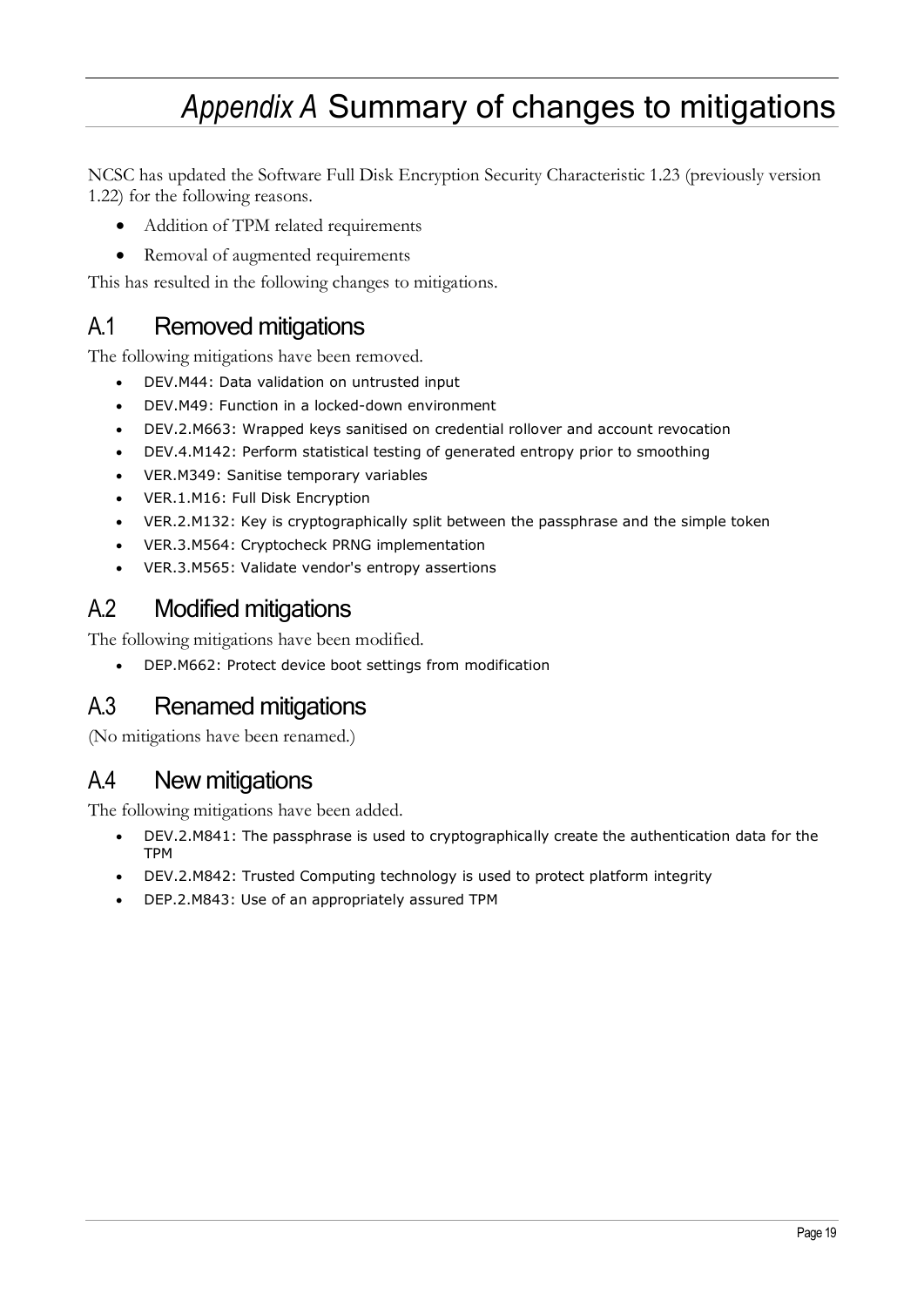## <span id="page-19-0"></span>*Appendix B* Common Criteria Protection Profile Mappings

This appendix provides important mappings between this SC document and the Protection Profile for Software Full Disk Encryption v1.0 (reference [\[h\]\)](#page-21-3).

## <span id="page-19-1"></span>B.1 Protection Profile selections

There are a number of specific selections which must be made by the author of a Security Target derived from the above Protection Profile to ensure overlap with the Security Characteristic:

- 1. FCS\_COP.1.1(1) CBC mode must be selected. Other modes may also be acceptable, please discuss with NCSC.
- 2. FCS\_CKM.1.1(Y) The selection must be using 'NIST SP 800-132 with a salt generated using a Random Bit Generator as specified in FCS\_RBG\_EXT.1'. Other selections within this option can be made at the developer's discretion.
- 3. If the product supports protecting hibernation mode (a power-saving mode in which the contents of memory are saved to disk) then the requirements in section C.5.1 must have been included in the assessment.

## <span id="page-19-2"></span>B.2 Authentication modes

The Security Characteristic defines a number of 'authentication modes'; products can implement one or more of these modes and have each of these assessed as desired. The Protection Profile defines a different set of authentication modes, and whilst there is an overlap, it is not a complete match. Developers whose products implement modes which are not in the Protection Profile but which are in the Security Characteristic will therefore require additional testing beyond that performed by the Common Criteria evaluation. Details of this are given in the table below:

|                            | Security Characteristic Authentication Mode                                        |                                                                                                                                                                                                                                                     |                                                                                                                                                                                                                                                |  |
|----------------------------|------------------------------------------------------------------------------------|-----------------------------------------------------------------------------------------------------------------------------------------------------------------------------------------------------------------------------------------------------|------------------------------------------------------------------------------------------------------------------------------------------------------------------------------------------------------------------------------------------------|--|
| PP Requirement             | Simple Token                                                                       | Smart Token                                                                                                                                                                                                                                         | Assured TPM and PIN                                                                                                                                                                                                                            |  |
| $FCS_CKM.1.1(2)$           | Must select "passphrase"<br>AND "external token".                                  | Must select "external token".<br>The product must use the<br>output from the Smart<br>Token as the input to the<br>XOR function (as described<br>in the figure on page 14 of<br>the Protection Profile) as if<br>it were from an external<br>token. | Must select " <i>external token</i> ". The<br>product must use the output<br>from the TPM as the input to the<br>XOR function (as described in<br>the figure on page 14 of the<br>Protection Profile) as if it were<br>from an external token. |  |
| $FMT\_SMF.1.1(c)$          | The selections must<br>include "change passphrase-<br>based authorisation factor". | No specific requirements.                                                                                                                                                                                                                           |                                                                                                                                                                                                                                                |  |
| Additional<br>requirements | Nothing additional<br>required.                                                    | The passphrase or PIN must be cryptographically hashed by the<br>product, prior to being passed to the Smart Token or TPM, as<br>per DEV.2.M114.                                                                                                    |                                                                                                                                                                                                                                                |  |
|                            |                                                                                    | The Security Procedures for the product must note the<br>TPM, as per DEP.2.M117.                                                                                                                                                                    | importance of using an appropriately assured Smart Token or                                                                                                                                                                                    |  |

If the product is able to use an un-assured TPM with the Simple or Smart Token variants, then this is acceptable. In this case, the TPM should be used as an 'additional factor' in the relevant points in the Protection Profile – such as in FCS\_CKM.1.1(2).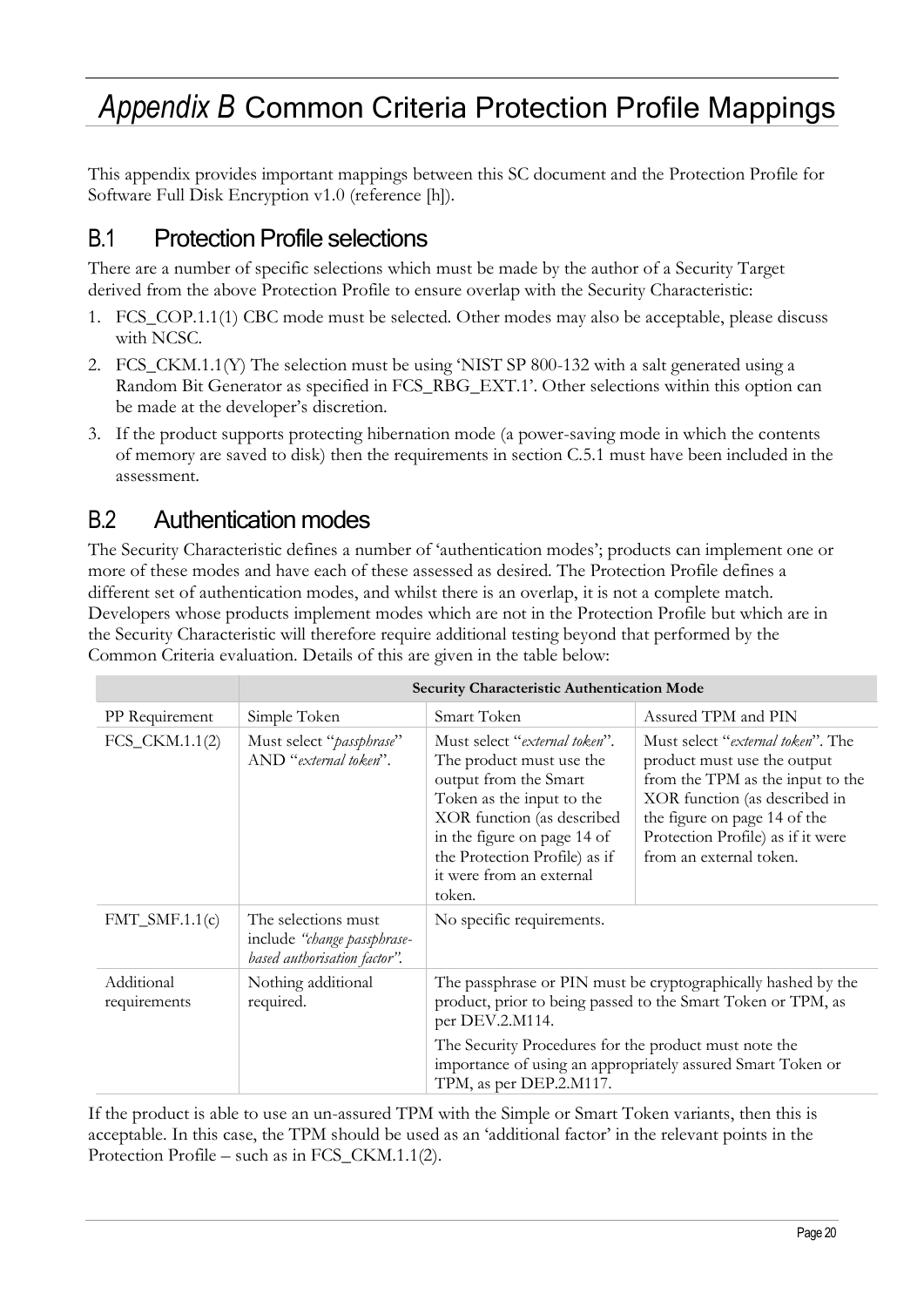# *Appendix C* Glossary

| Term                    | Definition                                                                                                                                                           |
|-------------------------|----------------------------------------------------------------------------------------------------------------------------------------------------------------------|
| CC.                     | Common Criteria                                                                                                                                                      |
| <b>CPA</b>              | Commercial Product Assurance                                                                                                                                         |
| <b>DEK</b>              | Disk Encryption Key                                                                                                                                                  |
| <b>DMA</b>              | Direct Memory Access                                                                                                                                                 |
| <b>Entropy Source</b>   | As NIST SP800-90 $[b]$                                                                                                                                               |
| GAP                     | Government Assurance Pack                                                                                                                                            |
| <b>KEK</b>              | Key Encryption Key                                                                                                                                                   |
| <b>MBR</b>              | Master Boot Record                                                                                                                                                   |
| <b>PRNG</b>             | As NIST SP800-90 [b]                                                                                                                                                 |
| Random Numbers          | As NIST SP800-90 [b]                                                                                                                                                 |
| Security Characteristic | A standard which describes necessary mitigations which must be present in a<br>completed product, its evaluation or usage, particular to a type of security product. |
| Security Strength       | As NIST SP800-90 [b]                                                                                                                                                 |
| <b>TPM</b>              | A Trusted Platform Module, as defined by the Trusted Computing Group.                                                                                                |

<span id="page-20-0"></span>The following definitions are used in this document.